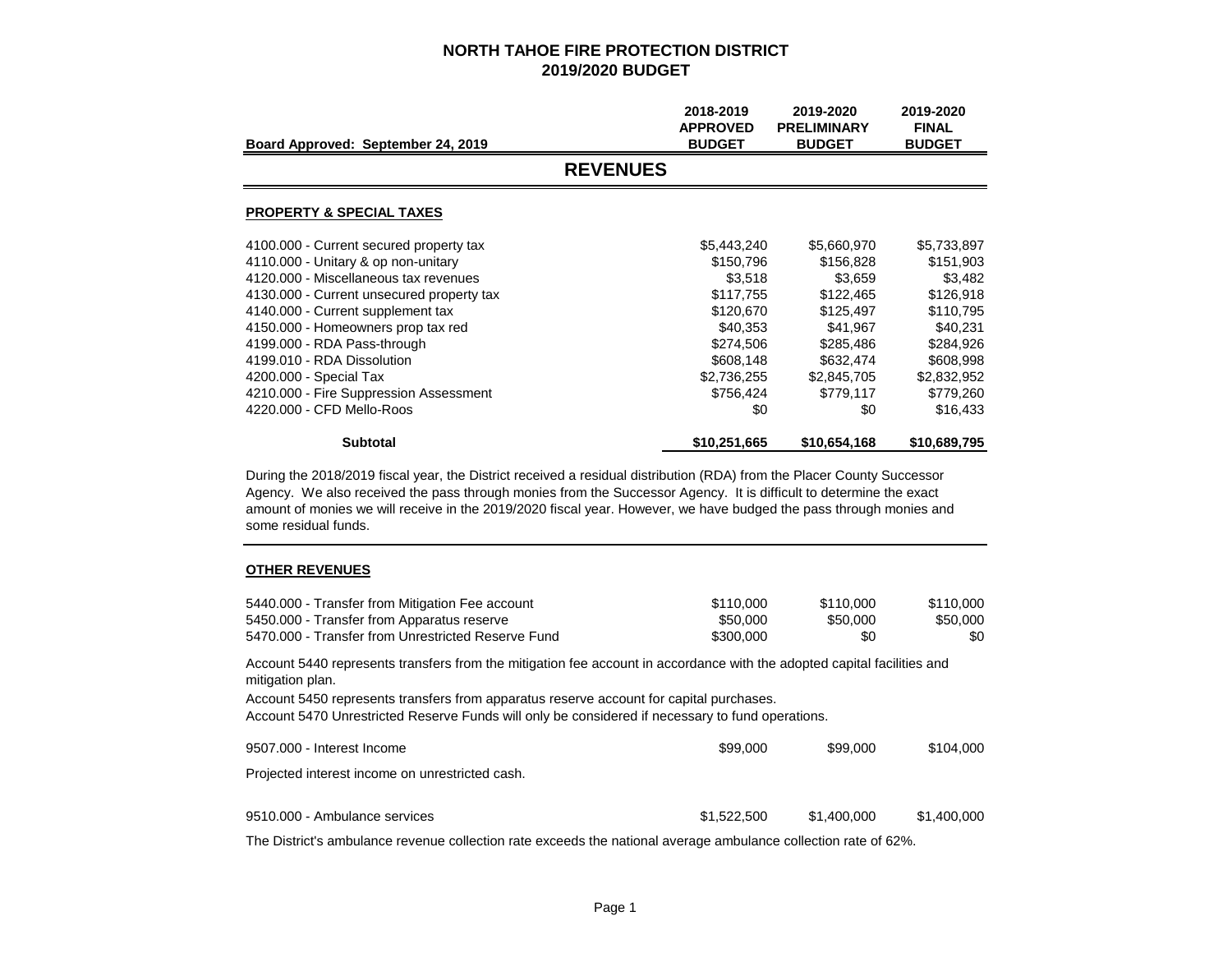| Board Approved: September 24, 2019 | 2018-2019       | 2019-2020          | 2019-2020     |
|------------------------------------|-----------------|--------------------|---------------|
|                                    | <b>APPROVED</b> | <b>PRELIMINARY</b> | <b>FINAL</b>  |
|                                    | <b>BUDGET</b>   | <b>BUDGET</b>      | <b>BUDGET</b> |
| 9510.010 - GEMT                    | \$90,000        | \$90,000           | \$104.000     |
| 9510.010 - GEMT Overpayment        | \$0             | \$0                | $-$ \$50,000  |
| $9510.020 - IGT$                   | \$130,004       | \$123.367          | \$123,367     |

GEMT & IGT funds are Federal funds reimbursed to the District through the State of California for Medi-care/Medi-cal ambulance transports.

| 9513.025 | Homeland Security Grant - Drone             | \$0       | \$0       | \$20,000  |
|----------|---------------------------------------------|-----------|-----------|-----------|
| 9515,003 | <b>FEMA Fuel Reduction</b>                  | \$135,000 | \$171,000 | \$153,928 |
| 9515.004 | SNPLMA R16 - PTEIR - CTC                    | \$27,220  | \$0       | \$0       |
| 9515,008 | SNPLMA R16 - CTC Hazardous Fuels            | \$49,000  | \$3,300   | \$4,956   |
| 9515.010 | SNPLMA R15 - Hazardous Fuels                | \$0       | \$225,000 | \$225,000 |
| 9515.016 | SNPLMA R16 - Fire Adapted Communities (FAC) | \$260,333 | \$255,220 | \$263,722 |
| 9515.017 | SNPLMA R16 - PTEIR - BLM                    | \$153,526 | \$49,500  | \$25,322  |
| 9518,005 | <b>FEMA SAFER</b>                           | \$134,083 | \$0       | \$0       |
| 9518,008 | FEMA Disaster (Jan 2017)                    | \$788     | \$0       | \$0       |
| 9518,009 | <b>FEMA AFG - Extrication Equipment</b>     | \$200,083 | \$0       | \$0       |
| 9518.041 | FEMA AFG - Power Loads                      | \$0       | \$0       | \$144,064 |
| 9519.001 | Tourism Master Plan Grant - Message Boards  | \$43,443  | \$3,000   | \$2.700   |

Some of these accounts represent fuels reductions grants from State and Federal sources. They are restricted revenues for the intended purposes and are directly off-set by expenditure accounts for the Forest Fuels Program. These grant monies are used to fund the Chipping Program, Defensible Space Inspections and fuels reduction projects.

| 9520.000 - Alpine Meadows contract                                                                                                                                                                                                                                    | \$580,286   | \$603.497   | \$603,497   |
|-----------------------------------------------------------------------------------------------------------------------------------------------------------------------------------------------------------------------------------------------------------------------|-------------|-------------|-------------|
| 9520.010 - Alpine Meadows Fire Fuels Management                                                                                                                                                                                                                       | \$0         | \$10,000    | \$12,150    |
| This is on-going contract revenue from the Alpine Springs County Water District as a consequence of a 15 year agreement<br>to staff the Alpine Meadows Station at least 150 days a year. As well as funds to assist with the Alpine Fire Fuels<br>Management Program. |             |             |             |
| 9521.000 - Meeks Bay Contract                                                                                                                                                                                                                                         | \$1,107.861 | \$1.224.884 | \$1,208,645 |
| Includes contract for Fire Management Services and safety personnel costs only to Meeks Bay Fire District.                                                                                                                                                            |             |             |             |
| 9255.010 - NTPUD Contract                                                                                                                                                                                                                                             | \$0         | \$17.804    | \$16,833    |

The District has negotiated a contract with NTPUD to provide Forest Management/Fuels Reduction Services

| 9525.000 - El Dorado County contract | \$140,000 | \$140,000 | \$140,000 |
|--------------------------------------|-----------|-----------|-----------|
|                                      |           |           |           |

The District has negotiated a new contract that will provide payments based on actual property taxes received.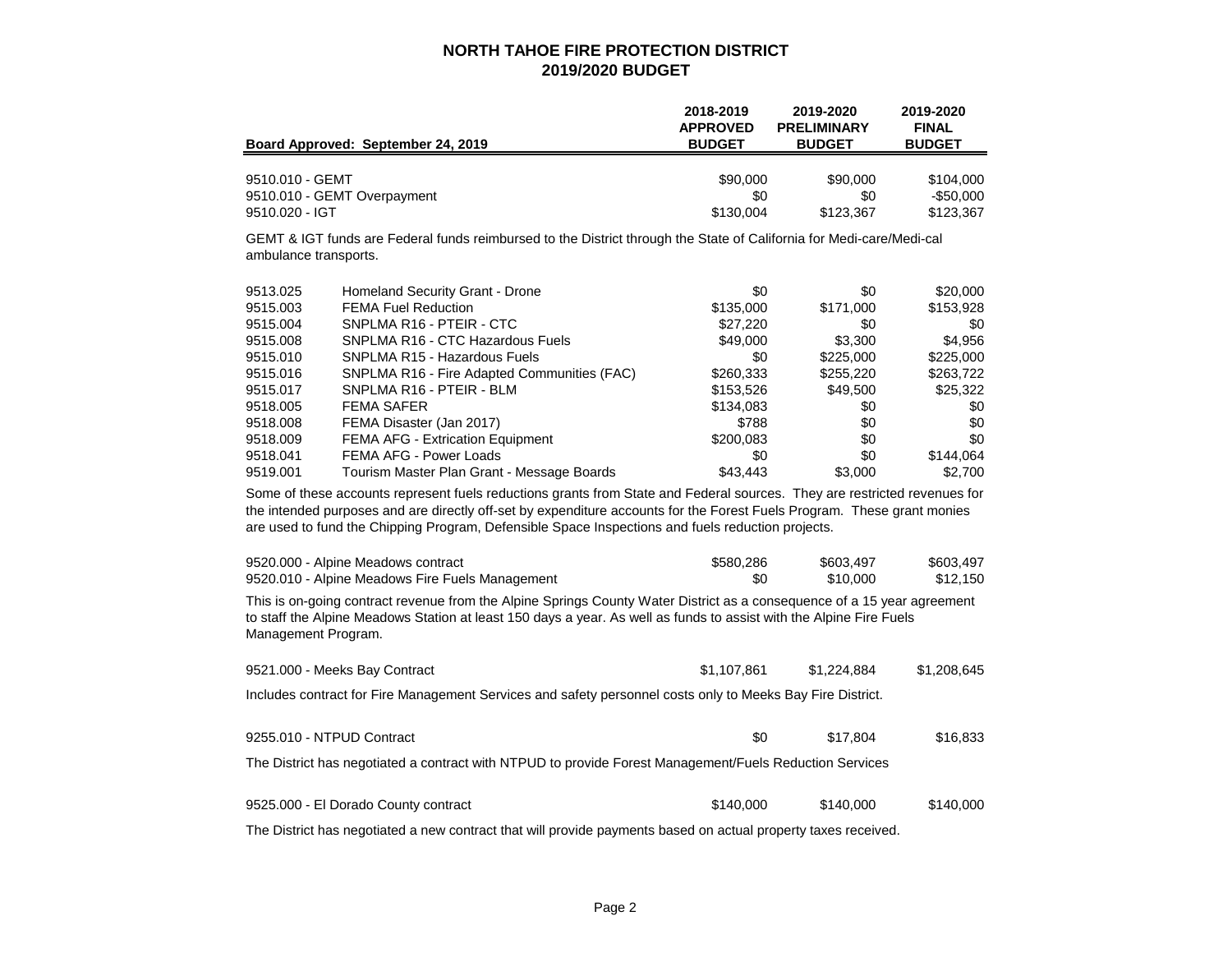| Board Approved: September 24, 2019                                                                                                                                                                                                                                                                 | 2018-2019<br><b>APPROVED</b><br><b>BUDGET</b> | 2019-2020<br><b>PRELIMINARY</b><br><b>BUDGET</b> | 2019-2020<br><b>FINAL</b><br><b>BUDGET</b>    |
|----------------------------------------------------------------------------------------------------------------------------------------------------------------------------------------------------------------------------------------------------------------------------------------------------|-----------------------------------------------|--------------------------------------------------|-----------------------------------------------|
| 9526.000 - Mitigation fees & fund transfer                                                                                                                                                                                                                                                         | \$120,000                                     | \$120,000                                        | \$125,000                                     |
| This is restricted revenue generated from new construction that mitigates new square footage.                                                                                                                                                                                                      |                                               |                                                  |                                               |
| 9536.000 - Prevention - tree removal permits                                                                                                                                                                                                                                                       | \$5,000                                       | \$5,000                                          | \$5,000                                       |
| This revenue is a result of a MOU with TRPA for tree marking.                                                                                                                                                                                                                                      |                                               |                                                  |                                               |
| 9537,000 - Plan Check Fees<br>9537.015 - Plan Check Fees - El Dorado County<br>9537.020 - Third Party Plan Check<br>9537.030 - VHR Inspections - El Dorado County<br>This is revenue from reports, plan review and construction inspections related to fire and life safety cost recovery fees for | \$120,000<br>\$0<br>\$0<br>\$0                | \$120,000<br>\$15,000<br>\$1,500<br>\$50,000     | \$120,000<br>\$15,000<br>\$30,000<br>\$50,000 |
| projects within our District boundaries, Alpine Meadows & Meeks Bay                                                                                                                                                                                                                                |                                               |                                                  |                                               |
| 9538.000 - Report fees                                                                                                                                                                                                                                                                             | \$125                                         | \$125                                            | \$125                                         |
| 9539.000 - Sale of surplus equipment                                                                                                                                                                                                                                                               | \$30,000                                      | \$10,000                                         | \$10,000                                      |
| 9540.000 - Cal Fire Lease                                                                                                                                                                                                                                                                          | \$16,355                                      | \$10,400                                         | \$11,700                                      |
| 9590.000 - Strike Teams                                                                                                                                                                                                                                                                            | \$1,208,871                                   | \$1,089,440                                      | \$689,440                                     |
| This is revenue from "assistance for hire" agreements with State and Federal Forest agencies such as the California Fire<br>Assistance Agreement (CFAA) and other cooperative fire assistance agreements.                                                                                          |                                               |                                                  |                                               |
| 9595.000 - Donations                                                                                                                                                                                                                                                                               | \$37,000                                      | \$500                                            | \$500                                         |
| 9596.000 - Training Revenue                                                                                                                                                                                                                                                                        | \$0                                           | \$3,500                                          | \$3,500                                       |
| This is revenue generated by NTFPD led courses as well as working with neighboring agencies to assist in training their<br>emplolyees                                                                                                                                                              |                                               |                                                  |                                               |
| 9597.000 - Miscellaneous Revenue<br>9597.001 - Prior Year Carry Forward<br>9597.006 - Meeks Bay Cost Share                                                                                                                                                                                         | \$10,000<br>\$150,000<br>\$171,571            | \$2,000<br>\$100,000<br>\$133,670                | \$2,000<br>\$153,352<br>\$161,170             |
| <b>Subtotal</b>                                                                                                                                                                                                                                                                                    | \$7,002,049                                   | \$6,236,707                                      | \$6,038,971                                   |
| <b>REVENUES ACCOUNT TOTAL</b>                                                                                                                                                                                                                                                                      | \$17,253,714                                  | \$16,890,875                                     | \$16,728,766                                  |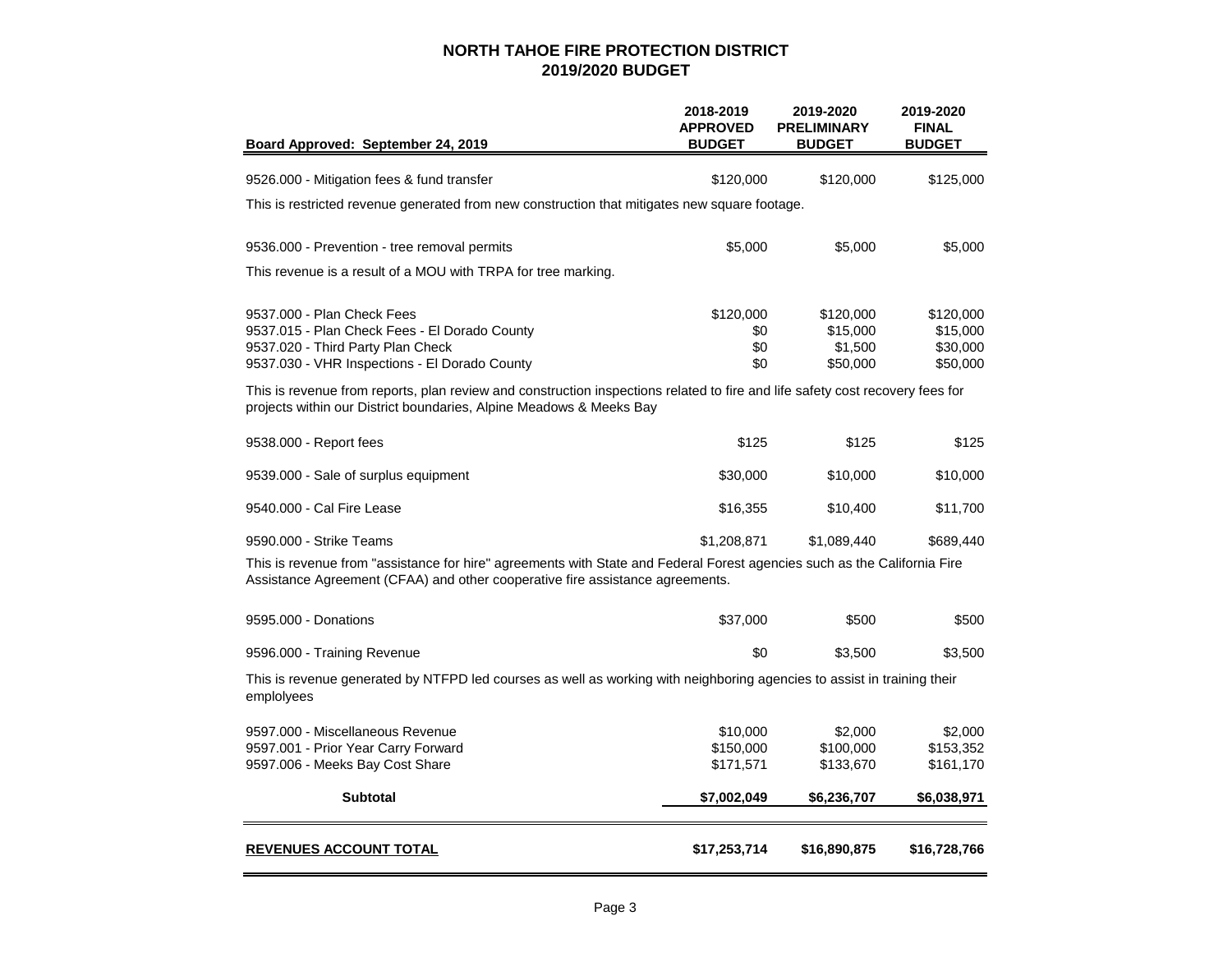| Board Approved: September 24, 2019                                                                                                                                           | 2018-2019<br><b>APPROVED</b><br><b>BUDGET</b>                             | 2019-2020<br><b>PRELIMINARY</b><br><b>BUDGET</b>                          | 2019-2020<br><b>FINAL</b><br><b>BUDGET</b>                                |
|------------------------------------------------------------------------------------------------------------------------------------------------------------------------------|---------------------------------------------------------------------------|---------------------------------------------------------------------------|---------------------------------------------------------------------------|
| <b>EXPENSES</b>                                                                                                                                                              |                                                                           |                                                                           |                                                                           |
| <b>PERSONNEL COSTS</b>                                                                                                                                                       |                                                                           |                                                                           |                                                                           |
| 7010.000 SALARIES FULL TIME                                                                                                                                                  |                                                                           |                                                                           |                                                                           |
| SHIFT EMPLOYEES<br>3 Battalion Chiefs<br>12 Captains<br>15 Engineers<br>19 Firefighters                                                                                      | \$472,325<br>\$1,530,543<br>\$1,511,851<br>\$1,596,987                    | \$480,192<br>\$1,522,609<br>\$1,500,109<br>\$1,704,940                    | \$480,192<br>\$1,495,870<br>\$1,480,445<br>\$1,704,940                    |
| Subtotal                                                                                                                                                                     | \$5,111,706                                                               | \$5,207,850                                                               | \$5,161,447                                                               |
| 40-HOUR EMPLOYEES<br>1 Chief<br>3 Division Heads (Chiefs & Director)<br>3 Administrative personnel<br>1 PIO<br>3 Fire Prevention personnel<br>2 Fleet & Facilities personnel | \$186,320<br>\$346,590<br>\$342,353<br>\$26.614<br>\$258.204<br>\$115,429 | \$193,851<br>\$359,229<br>\$351,995<br>\$60,635<br>\$194,848<br>\$161,433 | \$193,851<br>\$509,357<br>\$209,296<br>\$63,924<br>\$201,394<br>\$166,480 |
| Subtotal                                                                                                                                                                     | \$1,275,510                                                               | \$1,321,991                                                               | \$1,344,302                                                               |
| Vacation payout - all personnel                                                                                                                                              | \$60,000                                                                  | \$190,550                                                                 | \$194,224                                                                 |
| <b>7010.000 SALARIES FULL TIME ACCOUNT TOTAL</b>                                                                                                                             | \$6,447,216                                                               | \$6,720,391                                                               | \$6,699,973                                                               |

Full time salaries account for both line staff and 40-hour employees. This account also funds vacation and CTO pay-out for employees exceeding maximum accrual or leaving District service. An extra 1.0 FTE was included in Firefighter salaries to support the approved over-hires and fund any overlap of transitional positions during the 2019/2020 fiscal year.

| <b>FULL-TIME OVERTIME TOTAL</b>          | \$1,295,000 | \$1,295,000 | \$895,000 |
|------------------------------------------|-------------|-------------|-----------|
| 7050.000 - BC staff assignments          | \$175,000   | \$175,000   | \$175,000 |
| 7045.000 - Working out of class BC/Capt. | \$20,000    | \$20,000    | \$20,000  |
| 7020.000 - Red Flag Staffing             | \$100,000   | \$100,000   | \$100,000 |
| 7020,000 - Strike Team                   | \$600,000   | \$600,000   | \$200,000 |
| 7020.000 - Alarms & min/base staffing    | \$400,000   | \$400,000   | \$400,000 |
| <b>FULL-TIME OVERTIME</b>                |             |             |           |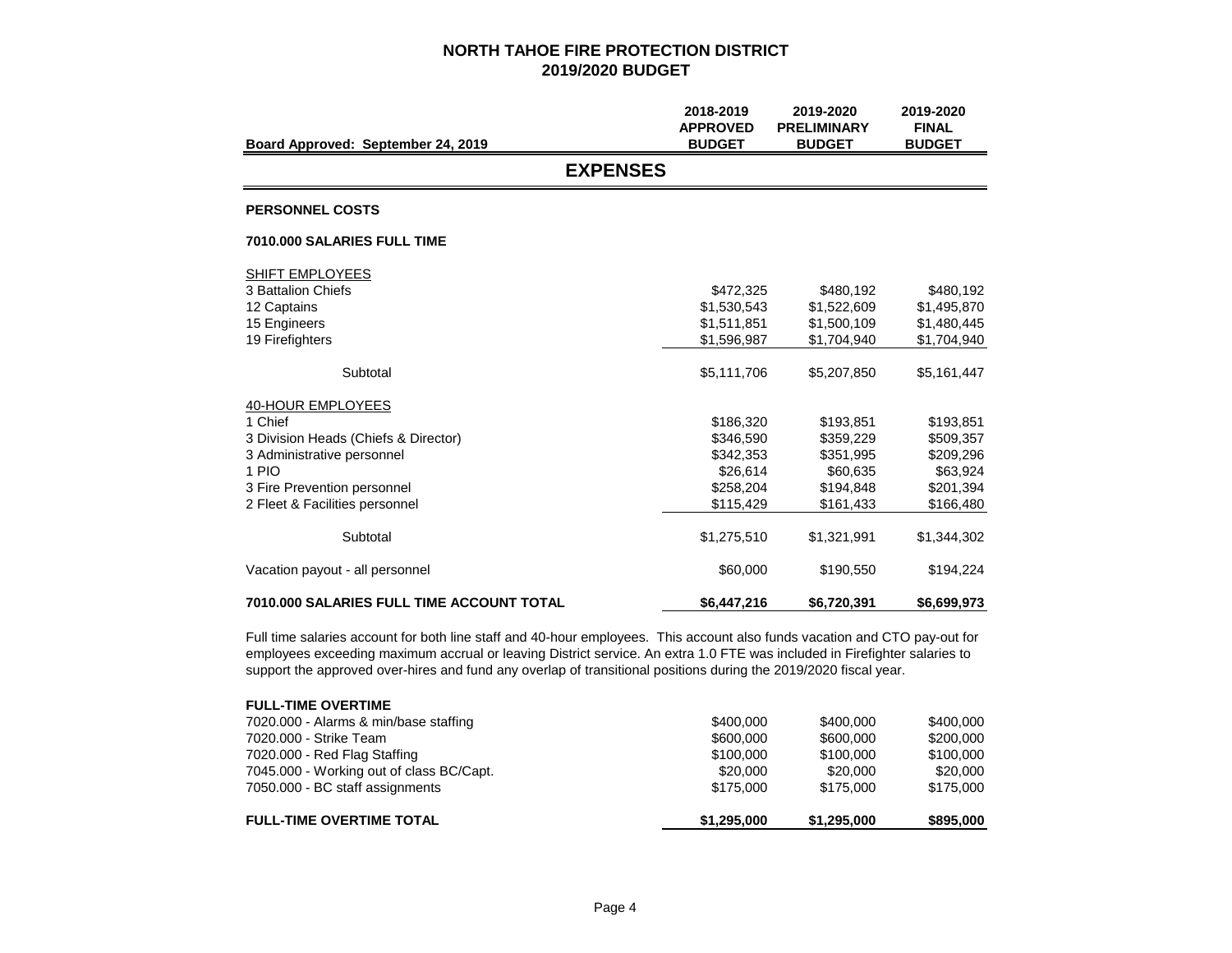|                                                    | 2018-2019                        | 2019-2020                           | 2019-2020                     |
|----------------------------------------------------|----------------------------------|-------------------------------------|-------------------------------|
| Board Approved: September 24, 2019                 | <b>APPROVED</b><br><b>BUDGET</b> | <b>PRELIMINARY</b><br><b>BUDGET</b> | <b>FINAL</b><br><b>BUDGET</b> |
|                                                    |                                  |                                     |                               |
| <b>SALARIES PART-TIME</b>                          |                                  |                                     |                               |
| 7120.000 - Alarms & Coverage                       | \$1,000                          | \$1,000                             | \$1,000                       |
| 7160.000 - Facilities                              | \$22,000                         | \$0                                 | \$0                           |
| 7170.000 - Fire Prevention                         | \$54,498                         | \$58,822                            | \$51,542                      |
| 7180.000 - Fleet Maintenance                       | \$22,000                         | \$20.935                            | \$29,794                      |
| <b>SALARIES PART-TIME TOTAL</b>                    | \$99,498                         | \$80,757                            | \$82,336                      |
|                                                    |                                  |                                     |                               |
| 7199,000 SALARIES ADJUSTMENTS                      |                                  |                                     |                               |
| 7199.010 - Strike Team wages                       | $-$ \$600,000                    | $-$ \$600,000                       | $-$200,000$                   |
| 7199.025 - Grant Wages                             | $-$181,520$                      | $-$195,127$                         | $-$165,631$                   |
|                                                    | -\$781,520                       | -\$795,127                          | -\$365,631                    |
| <b>7201.000 PUBLIC EMPLOYEES RETIREMENT SYSTEM</b> |                                  |                                     |                               |
| Safety Employees (Tier I)                          | \$1,898,831                      | \$1,524,026                         | \$1,425,584                   |
| Safety Employees (Tier II)                         | \$196.217                        | \$263,415                           | \$263,237                     |
| Safety Employees (Tier III)                        | \$180,038                        | \$219,291                           | \$270,176                     |
| Miscellaneous Employees (Tier I)                   | \$78,769                         | \$104,113                           | \$100,532                     |
| Miscellaneous Employee (Tier II)                   | \$38,958                         | \$44,668                            | \$45,512                      |
| Miscellaneous Employee (Tier III)                  | \$38,140                         | \$35,672                            | \$40,395                      |
| PTP PERS miscellaneous (Tier III)                  | \$2,000                          | \$4,109                             | \$3,600                       |
| <b>PERS ACCOUNT TOTAL</b>                          | \$2,432,953                      | \$2,195,294                         | \$2,149,036                   |
| <b>TOTAL SALARIES AND WAGES</b>                    | \$9,493,147                      | \$9,496,315                         | \$9,460,714                   |

The NTFPD PERS contribution rate for Tier I Safety employees for fiscal year 2019/2020 is 22.423%. Tier I Safety employees PERS contribution rate totals 11%, which includes 2% of the employers contribution.

The NTFPD PERS contribution rate for Tier II Safety employees for fiscal year 2019/2020 is 20.412%. Tier II Safety employees PERS contribution rate totals 11%, which includes 2% of the employers contribution.

The NTFPD PERS contribution rate for Tier III Safety employees for fiscal year 2019/2020 is 13.034%. Tier III Safety employees contribution rate is 12%.

The District no longer has any active Tier I Miscellaneous employees.

The NTFPD PERS contribution rate for Tier II Miscellaneous employees for fiscal year 2019/2020 is 14.387%. Tier II Miscellaneous employees contribution rate is 8%.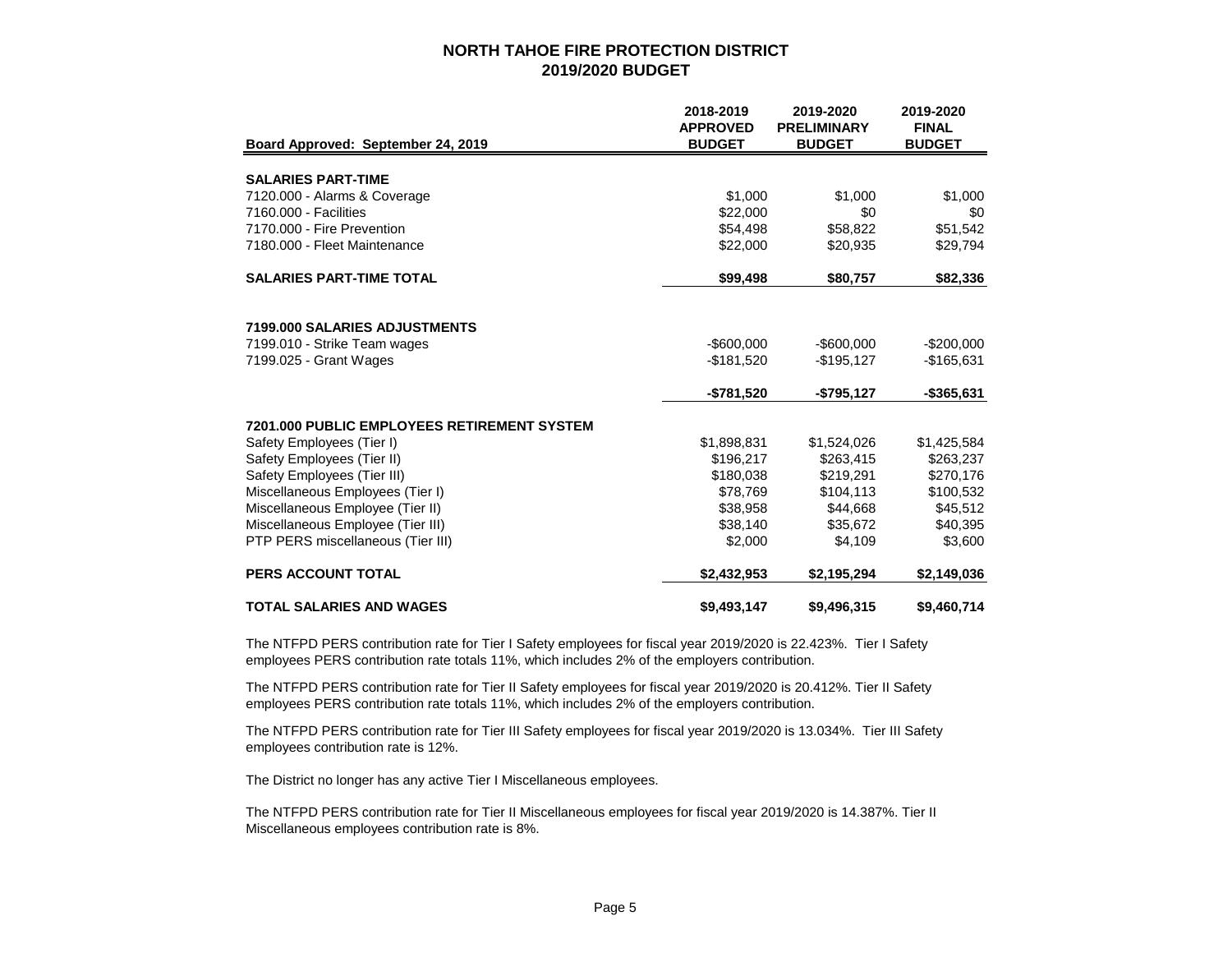|                                    | 2018-2019       | 2019-2020          | 2019-2020     |
|------------------------------------|-----------------|--------------------|---------------|
|                                    | <b>APPROVED</b> | <b>PRELIMINARY</b> | <b>FINAL</b>  |
| Board Approved: September 24, 2019 | <b>BUDGET</b>   | <b>BUDGET</b>      | <b>BUDGET</b> |

The NTFPD PERS contribution rate for Tier III Miscellaneous employees for fiscal year 2019/2020 is 6.985%. Tier III Miscellaneous employees contribution rate is 6.75%.

PERS bills the District directly for the cost of the unfunded liability. For Safety personnel the annual cost of the unfunded liability is \$895,943 and Miscellaneous personnel the cost is \$105,329.

The District's retirement program with Cal PERS includes part-time & seasonal employees that have met the PERS participation requirements. Part-time and Seasonal employees who are eligible for PERS pay a portion of the PERS contribution in the same manner as full time employees.

| <b>GROUP INSURANCE</b>                     |             |             |             |
|--------------------------------------------|-------------|-------------|-------------|
| 7320.000 - MEDICAL - active - PERS         | \$1,339,878 | \$1,422,909 | \$1,404,609 |
| 7330.000 - MEDICAL - retired - MERP        | \$215,720   | \$307.286   | \$276.433   |
| 7340.000 - MEDICAL - retired - PERS        | \$79,832    | \$92.724    | \$89,760    |
| 7350.000 - DENTAL                          | \$101.555   | \$103,858   | \$102,032   |
| 7360.000 - VISION                          | \$15,950    | \$16,387    | \$14.966    |
| 7370.000 - EMPLOYEE ASSISTANCE PROGRAM     | \$3,830     | \$3.400     | \$3.400     |
| 7380.000 - LIFE, AD&D & LTD                | \$10,000    | \$10,000    | \$26,205    |
| 7390.000 - Workers' Compensation Insurance | \$548.856   | \$565,820   | \$549.897   |
| <b>GROUP INSURANCE TOTAL</b>               | \$2.315.621 | \$2,522,384 | \$2,467,302 |

Medical insurance is fully paid for full-time employees and their families. Partial payments are also made for retirees and eligible dependents. This budget category also accounts for dental and vision coverage, the employee assistance program, life, accidental death and long-term care insurance and workers' compensation insurance.

| 7400.000 PAYROLL TAX LIABILITY                                   |           |           |           |
|------------------------------------------------------------------|-----------|-----------|-----------|
| State Unemployment Insurance (SUI) & Employment Training Tax (ET | \$19.110  | \$18.130  | \$18.130  |
| Medicare                                                         | \$113,705 | \$117.394 | \$111.321 |
|                                                                  |           |           |           |
| <b>PAYROLL TAX LIABILITY TOTAL</b>                               | \$132,815 | \$135.524 | \$129,451 |

This category funds the Medicare portion of Social Security, Unemployment Insurance & Employment Training Tax.

| <b>GASB 75 COMPLIANCE PLAN</b><br>7500.000 - GASB 75 compliance plan | \$50,000     | \$50,000     | \$50,000     |
|----------------------------------------------------------------------|--------------|--------------|--------------|
| <b>GASB 75 COMPLIANCE PLAN TOTAL</b>                                 | \$50,000     | \$50,000     | \$50,000     |
| TOTAL PERSONNEL SALARIES AND BENEFITS                                | \$11,991,583 | \$12.204.223 | \$12,107,468 |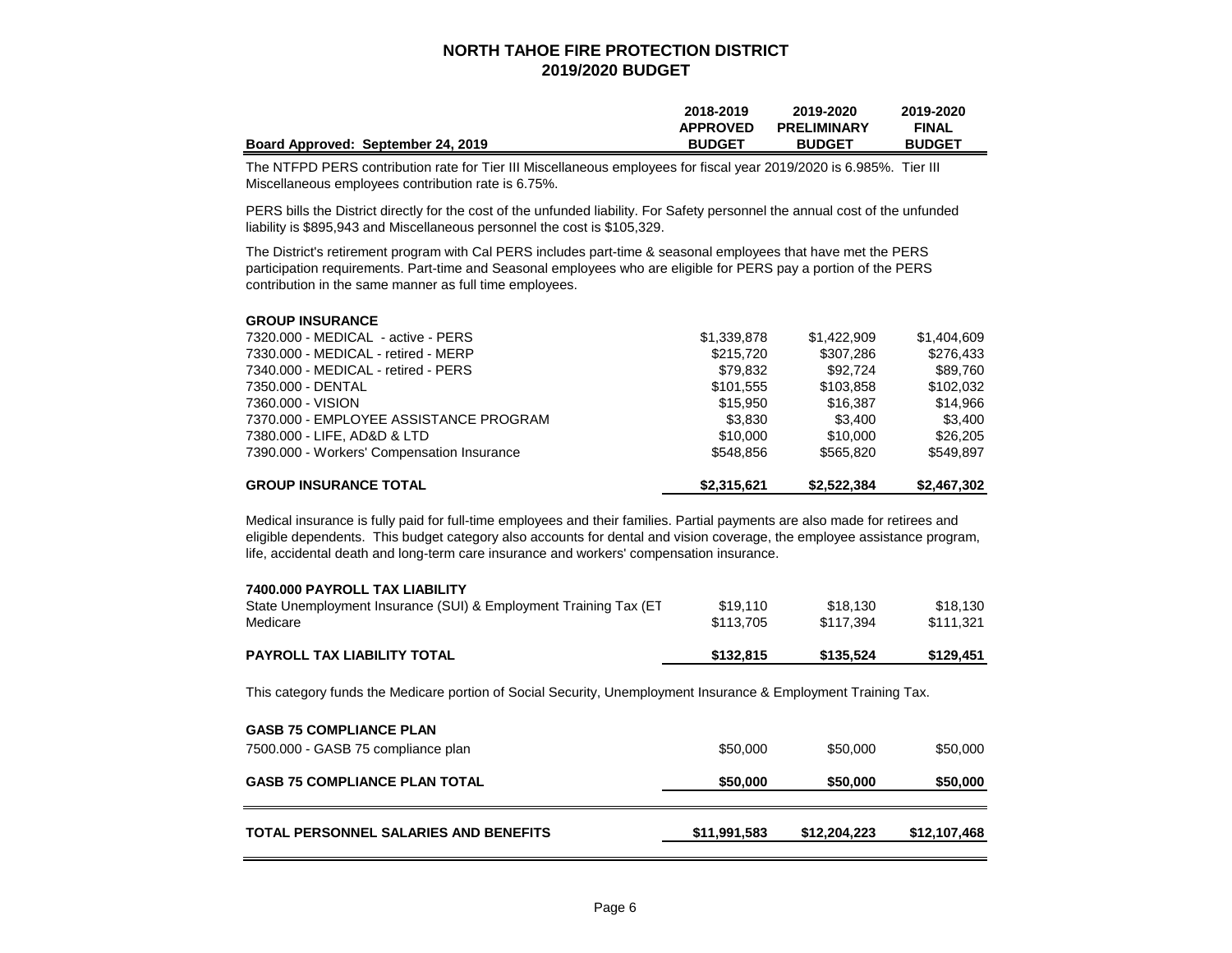| Board Approved: September 24, 2019                 | 2018-2019<br><b>APPROVED</b><br><b>BUDGET</b> | 2019-2020<br><b>PRELIMINARY</b><br><b>BUDGET</b> | 2019-2020<br><b>FINAL</b><br><b>BUDGET</b> |
|----------------------------------------------------|-----------------------------------------------|--------------------------------------------------|--------------------------------------------|
| <b>SERVICES &amp; SUPPLIES</b>                     |                                               |                                                  |                                            |
| <b>CLOTHING</b>                                    |                                               |                                                  |                                            |
| 8011.000 - Uniform allowance, full time employees  | \$40,000                                      | \$40,000                                         | \$40,000                                   |
| 8012.000 - Badges, patches, car plates             | \$3,000                                       | \$4,000                                          | \$4,000                                    |
| 8014.000 - PTP uniforms                            | \$2,000                                       | \$1,000                                          | \$1,000                                    |
| 8015.000 - Class A uniforms                        | \$7.500                                       | \$7.500                                          | \$7,500                                    |
| 8017.000 - Safety Boots (stn. wildland, winter)    | \$4.375                                       | \$4.375                                          | \$4,375                                    |
| 8018.000 - Outerwear (jackets, snow pants, gloves) | \$6,000                                       | \$6,000                                          | \$6,000                                    |
| <b>CLOTHING TOTAL</b>                              | \$62,875                                      | \$62,875                                         | \$62,875                                   |

This account covers the \$750 per employee uniform allowance for full-time employees and other uniform requirements not a part of another program.

| <b>SAFETY CLOTHING - STRUCTURE</b>       |          |          |          |
|------------------------------------------|----------|----------|----------|
| 8021.000 - Helmets                       | \$3,000  | \$2,000  | \$2,000  |
| 8022.000 - Turnouts                      | \$25,000 | \$25,000 | \$25,000 |
| 8023,000 - Turnout boots                 | \$1.500  | \$1,500  | \$1,500  |
| 8024.000 - Gloves                        | \$3,000  | \$1,500  | \$1,500  |
| 8025.000 - Hoods, suspenders, shields    | \$5.500  | \$2,500  | \$2,500  |
| 8026.000 - Flashlights                   | \$1,000  | \$1,000  | \$1,000  |
| 8028.000 - Repairs                       | \$4.500  | \$3,000  | \$3,000  |
| 8029.000 - Ballistic Protection          | \$2.750  | \$10,000 | \$10,000 |
| <b>SAFETY CLOTHING - STRUCTURE TOTAL</b> | \$46,250 | \$46,500 | \$46,500 |

These accounts cover expenses related to personal protective equipment (PPE) for all emergencies except vegetation fires. The District has been on a 10 year replacement program for turn-outs with PBI and Kevlar material.

| <b>SAFETY CLOTHING - WILDLAND</b>       |          |          |          |
|-----------------------------------------|----------|----------|----------|
| 8033.000 - Shirts, pants                | \$9,000  | \$8,000  | \$8,000  |
| 8034.000 - Shelters                     | \$1,000  | \$1,000  | \$1,000  |
| 8035.000 - Gloves, hose packs, chaps    | \$4,000  | \$3,000  | \$3,000  |
| 8036.000 - Web gear                     | \$750    | \$750    | \$750    |
| 8037.000 - Helmets                      | \$600    | \$500    | \$500    |
| 8038.000 - Water/Meals                  | \$2,500  | \$4.000  | \$4.000  |
| 8039,000 - Pack Test                    | \$500    | \$500    | \$500    |
| <b>SAFETY CLOTHING - WILDLAND TOTAL</b> | \$18,350 | \$17,750 | \$17,750 |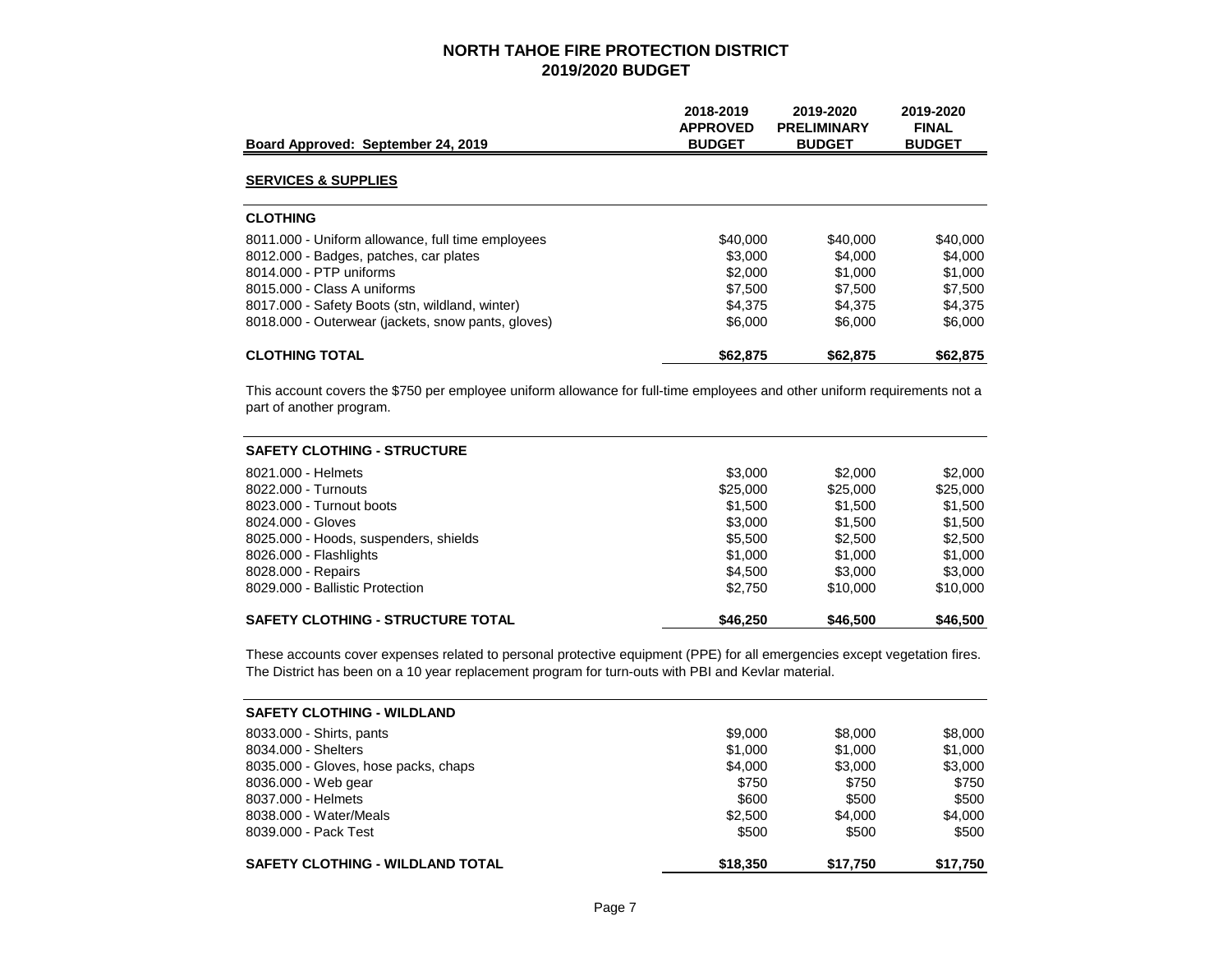|                                    | 2018-2019       | 2019-2020          | 2019-2020     |
|------------------------------------|-----------------|--------------------|---------------|
|                                    | <b>APPROVED</b> | <b>PRELIMINARY</b> | <b>FINAL</b>  |
| Board Approved: September 24, 2019 | <b>BUDGET</b>   | <b>BUDGET</b>      | <b>BUDGET</b> |

This account funds PPE for wildland fires and ensures adequate inventories are available to replace damaged or worn out items and to outfit new employees.

| <b>COMMUNICATIONS</b>                             |          |          |          |
|---------------------------------------------------|----------|----------|----------|
| 8043.000 - Radio Repair                           | \$8,000  | \$10,000 | \$10,000 |
| 8044.000 - New /replacement radio/pager equipment | \$10,000 | \$10,000 | \$10,000 |
| 8045.000 - Radio/pager batteries                  | \$4,000  | \$4,000  | \$4,000  |
| 8046.000 - Radio software updates                 | \$250    | \$250    | \$250    |
| 8047.000 - Pager/Sat Phone service                | \$400    | \$400    | \$400    |
| 8048.000 - Cell phone service                     | \$29,000 | \$29,000 | \$29,000 |
| 8048.010 - Cell phone equip & supplies            | \$2,000  | \$2,000  | \$2,000  |
| 8049.020 - Radio licenses                         | \$250    | \$250    | \$250    |
| <b>COMMUNICATIONS TOTAL</b>                       | \$53,900 | \$55,900 | \$55,900 |
| <b>COMPUTER SYSTEMS</b>                           |          |          |          |
| 8051.000 - Hardware                               |          |          |          |
| 8051.010 Computers                                | \$20,000 | \$14,000 | \$14,000 |
| 8051.012 Mobile Equipment (MDT)                   | \$7,310  | \$14,000 | \$14,000 |
| 8051.014 Printers                                 | \$2,000  | \$1,500  | \$1,500  |
| 8051.040 cables, keyboards, mouse, hardware       | \$1,500  | \$1,300  | \$1,300  |
| 8051.070 Routers and Switches                     | \$2,800  | \$2,800  | \$2,800  |
| 8051.075 Monitors                                 | \$1,800  | \$1,800  | \$1,800  |
| <b>Hardware Total</b>                             | \$35,410 | \$35,400 | \$35,400 |
| 8052.000 - Software                               |          |          |          |
| 8052.015 Office 365                               | \$3,840  | \$7,560  | \$7,560  |
| 8052.030 Cougar Mountain                          | \$4,100  | \$4,100  | \$4,100  |
| 8052.040 Code 42 Software                         | \$360    | \$360    | \$360    |
| 8052.041 Apparatus Maintenance Software           | \$5,100  | \$4,000  | \$4,000  |
| 8052.042 Other Services                           | \$400    | \$3,000  | \$3,000  |
| 8052.055 Plan Check Software                      | \$0      | \$0      | \$3,500  |
| 8052.070 Records Management Systems NFIRS         | \$4,483  | \$4,483  | \$4,483  |
| 8052.076 Incident View                            | \$7,965  | \$13,260 | \$13,260 |
| 8052.077 CAD Interface                            | \$5,000  | \$5,000  | \$5,000  |
| 8052.082 AVG Managed Workplace                    | \$12,000 | \$12,000 | \$12,000 |
| 8052.084 Infinitely Virtual (server/data)         | \$15,000 | \$16,000 | \$16,000 |
| 8052.090 Staffing Program                         | \$5,500  | \$5,500  | \$5,500  |
| 8052.100 Lexipol Subscription                     | \$6,207  | \$6,207  | \$5,483  |
| <b>Software Total</b>                             | \$69,955 | \$81.470 | \$84,246 |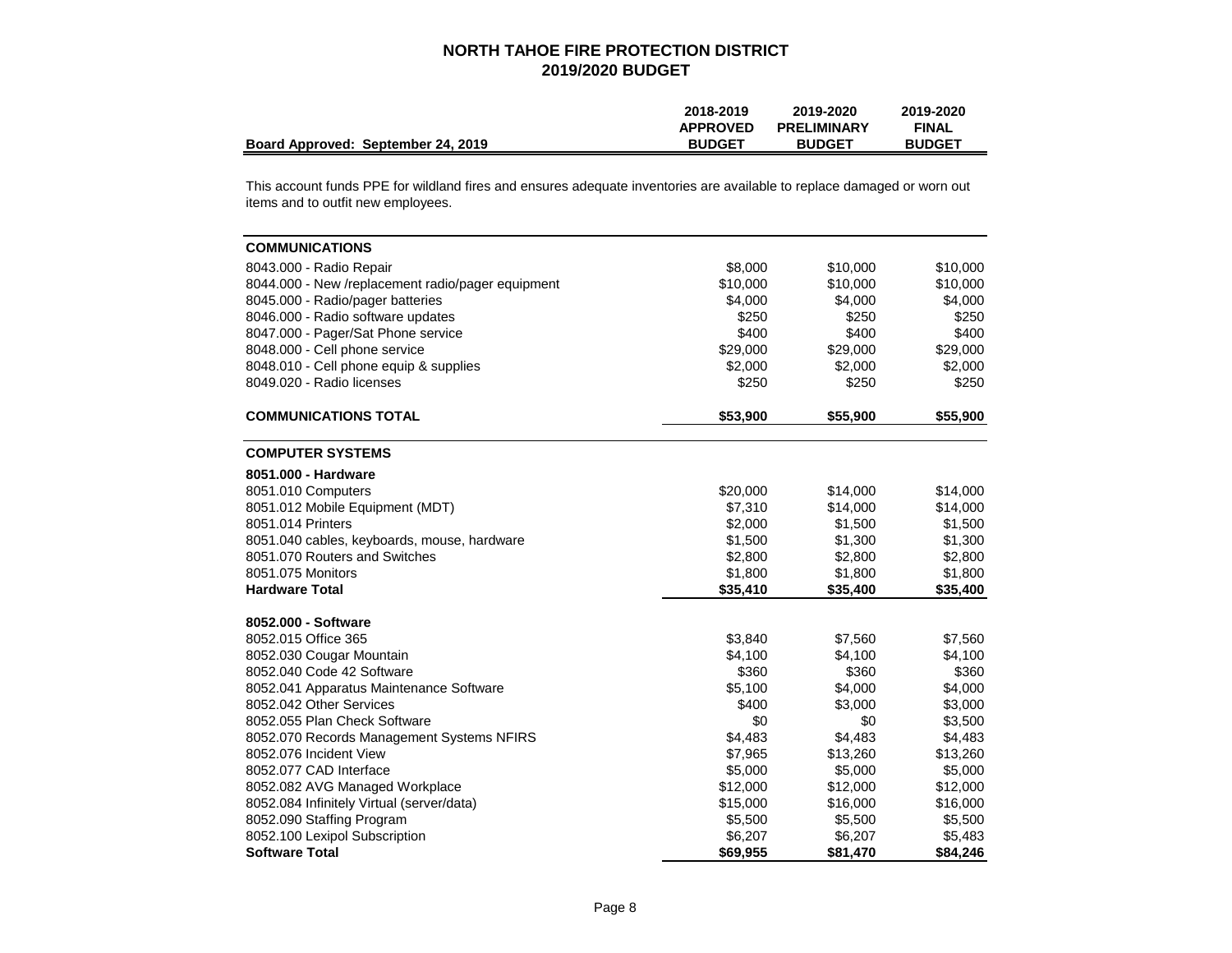| Board Approved: September 24, 2019     | 2018-2019<br><b>APPROVED</b><br><b>BUDGET</b> | 2019-2020<br><b>PRELIMINARY</b><br><b>BUDGET</b> | 2019-2020<br><b>FINAL</b><br><b>BUDGET</b> |
|----------------------------------------|-----------------------------------------------|--------------------------------------------------|--------------------------------------------|
| 8053.010 - System maintenance          | \$50,000                                      | \$50,000                                         | \$50,000                                   |
| <b>COMPUTER SYSTEMS TOTAL</b>          | \$155,365                                     | \$166,870                                        | \$169,646                                  |
| <b>HOUSEHOLD EXPENSES</b>              |                                               |                                                  |                                            |
| 8061.000 - Station supplies            | \$10,700                                      | \$11,000                                         | \$11,000                                   |
| 8061.010 - Janitorial supplies         | \$4,700                                       | \$5,000                                          | \$5,000                                    |
| 8061.020 - Janitorial Service - Stn 51 | \$5,800                                       | \$5,920                                          | \$5,920                                    |
| <b>HOUSEHOLD EXPENSES TOTAL</b>        | \$21,200                                      | \$21,920                                         | \$21,920                                   |
| <b>FIRE EXTINGUISHERS</b>              |                                               |                                                  |                                            |
| 8071.000 - Service                     | \$3,000                                       | \$3,000                                          | \$3,000                                    |
| 8072.000 - Replacement                 | \$1,200                                       | \$1,200                                          | \$1,200                                    |
| <b>FIRE EXTINGUISHERS TOTAL</b>        | \$4,200                                       | \$4,200                                          | \$4,200                                    |
| 8077.000 - GENERAL LIABILITY INSURANCE | \$106,343                                     | \$143,864                                        | \$138,349                                  |

This is an estimate of the cost of the general liability insurance policy for the District.

#### **APPARATUS MAINTENANCE**

| 8081.022 | 1922 Seagraves I           | \$1,000  | \$1,000  | \$1,000  |
|----------|----------------------------|----------|----------|----------|
| 8081.045 | 1991 International III     | \$1,000  | \$0      | \$0      |
| 8081.052 | 1971 John Deere Loader     | \$3,000  | \$3,000  | \$3,000  |
| 8081.060 | 1999 Ford F-250 STL        | \$4,000  | \$2,000  | \$2,000  |
| 8081.065 | 2007 International III     | \$8,000  | \$7.500  | \$7,500  |
| 8081.071 | 2003 Spartan Pumper I      | \$12,000 | \$12,000 | \$10,000 |
| 8081.075 | 2004 Kenworth Water Tender | \$18,500 | \$5,000  | \$5,000  |
| 8081.076 | 2005 Ford Braun Ambulance  | \$3,000  | \$3,000  | \$3,000  |
| 8081.077 | 1997 International II- E56 | \$6,000  | \$5,000  | \$5,000  |
| 8081.078 | 2008 Ford F250             | \$3,000  | \$3,000  | \$3,000  |
| 8081.080 | 2008 Ford F-150 Stn 51     | \$3,000  | \$3,000  | \$3,000  |
| 8081.081 | 2008 Ford F-150 Stn 52     | \$3,000  | \$3,000  | \$3,000  |
| 8081.083 | 2006 Bauer Air Trailer     | \$1,500  | \$1,000  | \$1,000  |
| 8081.084 | 2005 DCA70 CAT gen Stn 51  | \$1,500  | \$1,500  | \$1.500  |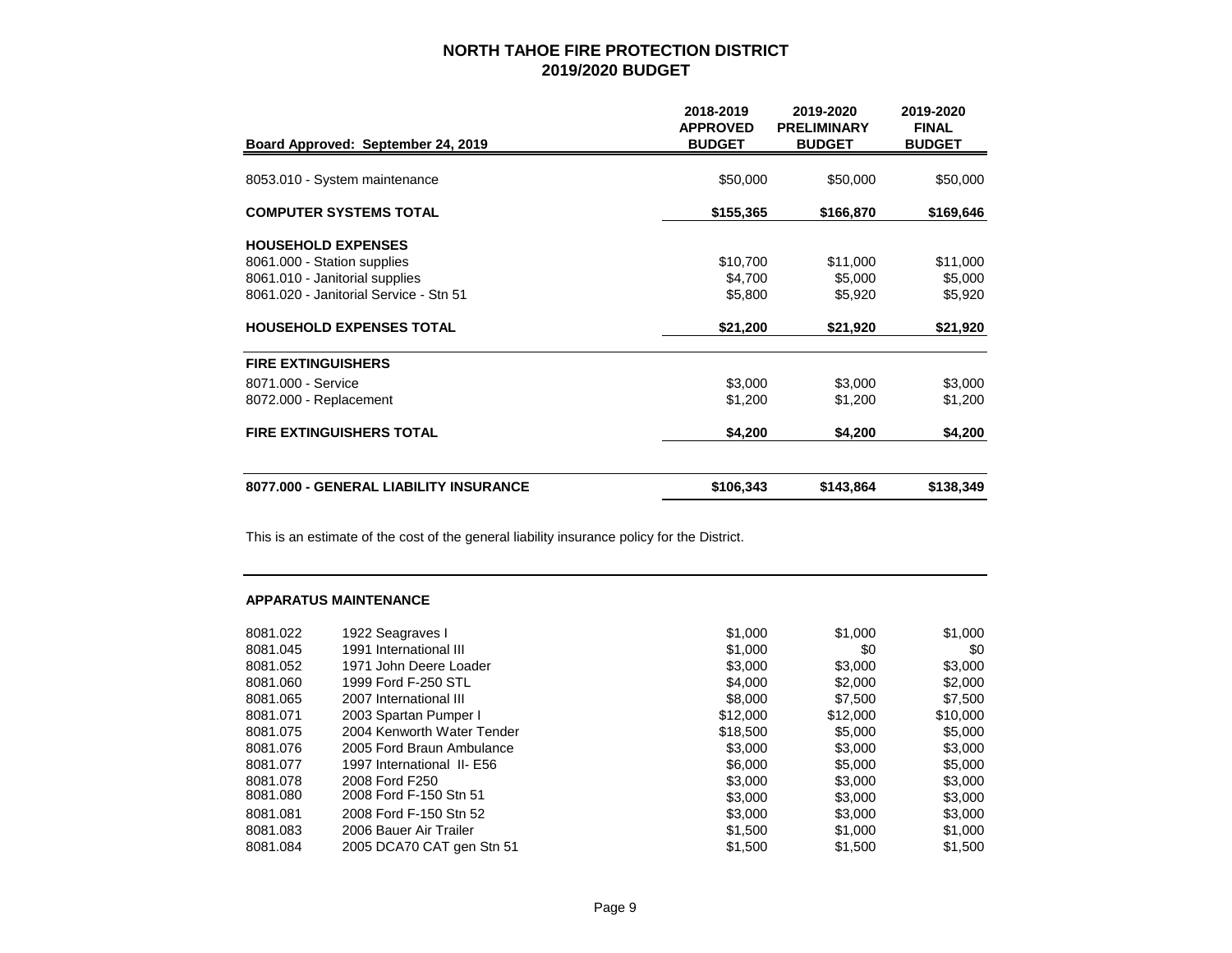|          |                                        | 2018-2019<br><b>APPROVED</b> | 2019-2020<br><b>PRELIMINARY</b> | 2019-2020<br><b>FINAL</b> |
|----------|----------------------------------------|------------------------------|---------------------------------|---------------------------|
|          | Board Approved: September 24, 2019     | <b>BUDGET</b>                | <b>BUDGET</b>                   | <b>BUDGET</b>             |
| 8081.085 | 2008 Ford Expedition B-5               | \$3,000                      | \$3,000                         | \$3,000                   |
| 8081.086 | 2009 Ford Expedition                   | \$3,000                      | \$3,000                         | \$3,000                   |
| 8081.088 | 2011 Mechanic Vehicle                  | \$10,000                     | \$5,000                         | \$5,000                   |
| 8081.089 | 2011 Ford F350 Braun Ambulance         | \$5,000                      | \$5,000                         | \$7,000                   |
| 8081.090 | 2012 Ford F-350 Braun Ambulance        | \$3,000                      | \$5,000                         | \$5,000                   |
| 8081.091 | 2014 Ford F350 Braun Ambulance         | \$3,000                      | \$5,000                         | \$5,000                   |
| 8081.092 | 2014 KME Type I Engine                 | \$7,500                      | \$7,500                         | \$7,500                   |
| 8081.093 | 2014 KME Type I Engine                 | \$7,500                      | \$7,500                         | \$7,500                   |
| 8081.094 | 2014 Dodge Braun Ambulance             | \$4,000                      | \$5,000                         | \$5,000                   |
| 8081.095 | 2016 Dodge Braun Ambulance             | \$3,000                      | \$5,000                         | \$5,000                   |
| 8081.096 | 2016 Ford Interceptor (502)            | \$1,700                      | \$3,000                         | \$3,000                   |
| 8081.097 | 2016 Ford F-250                        | \$3,000                      | \$3,000                         | \$3,000                   |
| 8081.098 | 2016 Ford F-250                        | \$3,000                      | \$3,000                         | \$3,000                   |
| 8081.099 | 2016 KME Type I Engine                 | \$6,500                      | \$7,500                         | \$7,500                   |
| 8081.100 | 2018 Ford Interceptor (500)            | \$500                        | \$3,000                         | \$3,000                   |
| 8081.101 | 2018 Ford F-250 (501)                  | \$500                        | \$3,000                         | \$3,000                   |
| 8081.102 | 2017 Dodge Braun Ambulance             | \$2,000                      | \$5,000                         | \$5,000                   |
| 8081.103 | 2018 HME International Type III Engine | \$7,500                      | \$7,500                         | \$7,500                   |
| 8081.104 | 2018 Subaru Impreza                    | \$500                        | \$500                           | \$500                     |
| 8081.105 | 2018 Subaru Impreza                    | \$500                        | \$0                             | \$0                       |
| 8081.106 | 2019 Braun Ambulance                   | \$0                          | \$3,000                         | \$3,000                   |
| 8081.107 | 2019 Subaru Impreza                    | \$0                          | \$500                           | \$500                     |
| 8081.203 | 2004 Arrow Trailer                     | \$1,500                      | \$1,500                         | \$1,500                   |
| 8081.204 | 2006 Ford F450                         | \$3,000                      | \$3,000                         | \$3,000                   |
| 8081.205 | 2006 Carson Chip Trailer               | \$2,000                      | \$2,000                         | \$2,000                   |
| 8081.207 | 2001 Ford F350                         | \$3,000                      | \$3,000                         | \$3,000                   |
| 8081.208 | 2008 Ford F-450                        | \$3,000                      | \$3,000                         | \$3,000                   |
| 8081.209 | 1999 Ford F-150 STN53                  | \$1,000                      | \$1,000                         | \$1,000                   |
| 8081.210 | 1999 Ford F-150 Prevent                | \$1,000                      | \$1,000                         | \$1,000                   |
| 8081.212 | 2003 Chevy Tahoe                       | \$2,000                      | \$2,000                         | \$2,000                   |
| 8081.213 | 2008 Bandit Chipper                    | \$2,000                      | \$2,000                         | \$2,000                   |
| 8081.247 | Snowmobile Trailer                     | \$1,000                      | \$750                           | \$750                     |
| 8081.248 | <b>PIO</b> Trailer                     | \$250                        | \$250                           | \$250                     |
| 8081.249 | <b>PIO</b> Trailer                     | \$250                        | \$250                           | \$250                     |
| 8081.250 | American Signal OES-1 Sign Trailer     | \$250                        | \$0                             | \$0                       |
| 8081.251 | American Signal (OES-2)                | \$250                        | \$0                             | \$0                       |
| 8081.252 | 1985 Cook Trailer                      | \$1,000                      | \$500                           | \$500                     |
| 8081.253 | 2011 Skidoo Snowmobile                 | \$1,000                      | \$500                           | \$500                     |
| 8081.254 | 2012 Skidoo Snowmobile                 | \$1,000                      | \$500                           | \$500                     |
| 8081.255 | Two-Axle Tow Trailer                   | \$1,000                      | \$500                           | \$500                     |
| 8081.256 | Polaris Ranger                         | \$8,800                      | \$1,500                         | \$1,500                   |
| 8081.257 | <b>Utility Trailer for Ranger</b>      | \$500                        | \$500                           | \$500                     |
| 8081.258 | Snowmobile Sleigh                      | \$250                        | \$250                           | \$250                     |
| 8081.259 | <b>CAT Loader</b>                      | \$3,000                      | \$10,000                        | \$10,000                  |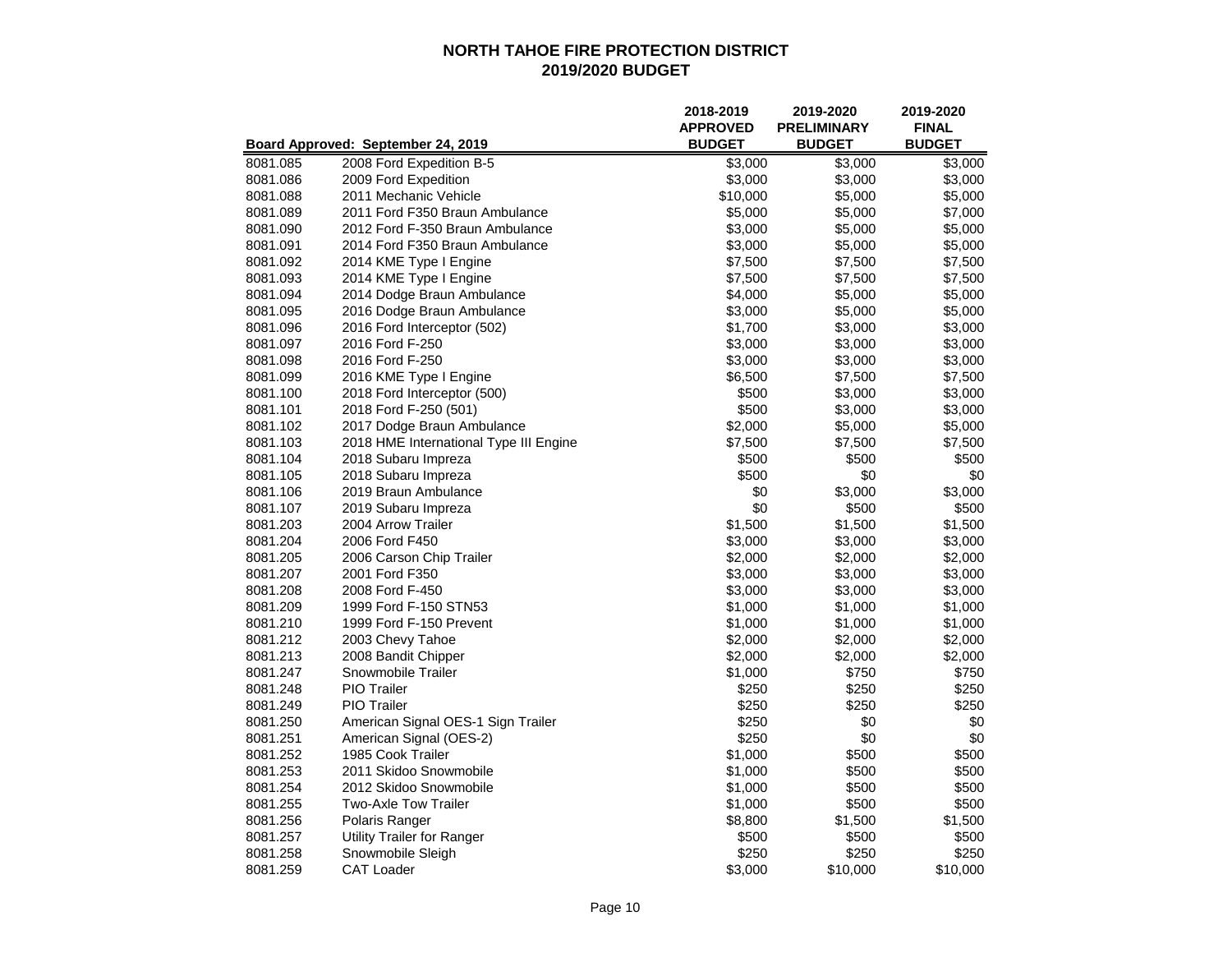|          | Board Approved: September 24, 2019 | 2018-2019<br><b>APPROVED</b><br><b>BUDGET</b> | 2019-2020<br><b>PRELIMINARY</b><br><b>BUDGET</b> | 2019-2020<br><b>FINAL</b><br><b>BUDGET</b> |
|----------|------------------------------------|-----------------------------------------------|--------------------------------------------------|--------------------------------------------|
| 8081.260 | Message Boards                     | \$0                                           | \$250                                            | \$250                                      |
| 8081.261 | Message Boards                     | \$0                                           | \$250                                            | \$250                                      |
| 8081.998 | <b>Budget Adjustment</b>           | $-$ \$91.250                                  | $-$ \$85.500                                     | $-$ \$85.500                               |
|          | <b>APPARATUS MAINTENANCE TOTAL</b> | \$89,000                                      | \$89,000                                         | \$89,000                                   |

Notable is the budget adjustment, these accounts represent a decrease in the overall apparatus maintenance budget while still acknowledging the need for maintenance on individual apparatus units.

#### **OTHER FLEET EXPENSES**

| 8084.000 - Coveralls & shop towels                | \$2,200  | \$2,200  | \$2,200  |
|---------------------------------------------------|----------|----------|----------|
| 8084.010 - Station Carpets & towels               | \$6.700  | \$6.700  | \$6,700  |
| 8088.000 - Oils, fluids, filters                  | \$7,000  | \$7,000  | \$7,000  |
| 8089.000 - Diesel                                 | \$45,000 | \$45,000 | \$45,000 |
| 8090.000 - Gas                                    | \$25,000 | \$30,000 | \$30,000 |
| 8091.000 - Waste oil management                   | \$3,000  | \$2.500  | \$2,500  |
| 8092.000 - Shop tools - new & replacement         | \$3,200  | \$3,000  | \$3,000  |
| 8093.000 - Service unit tools - new & replacement | \$1,000  | \$1,000  | \$1,000  |
| 8095,000 - Snow chains                            | \$800    | \$0      | \$0      |
| 8097.000 - Station Generator Maintenance          | \$500    | \$500    | \$500    |
| 8098.000 - Parts inventory management             | \$2,000  | \$2,000  | \$2,000  |
| <b>OTHER FLEET EXPENSES TOTAL</b>                 | \$96,400 | \$99,900 | \$99,900 |

These accounts pay for the cost of the mechanic division, cost of diesel and gasoline, snow chains and generators.

| <b>OTHER EQUIPMENT MAINTENANCE</b>                 |          |          |          |
|----------------------------------------------------|----------|----------|----------|
| 8102.000 - Outside repair                          | \$3,303  | \$1,000  | \$1,000  |
| 8103.000 - Small tools                             | \$1,000  | \$1,000  | \$1,000  |
| 8104.000 - Ladders - replacement, repair & testing | \$3.500  | \$1.700  | \$1.700  |
| 8106.000 - Hurst/Holmatro tool testing             | \$3.100  | \$3,000  | \$3,000  |
| 8107.000 - Pump testing                            | \$3.500  | \$3.500  | \$3,500  |
| 8108.000 - Hose testing                            | \$8,000  | \$8,000  | \$8,000  |
| <b>OTHER EQUIPMENT MAINTENANCE TOTAL</b>           | \$22,403 | \$18,200 | \$18,200 |

This account covers parts and testing of the District small tools and equipment. This also covers the costs of outsourcing to third party testing of ladders, rescue tools, engine pumps and hose.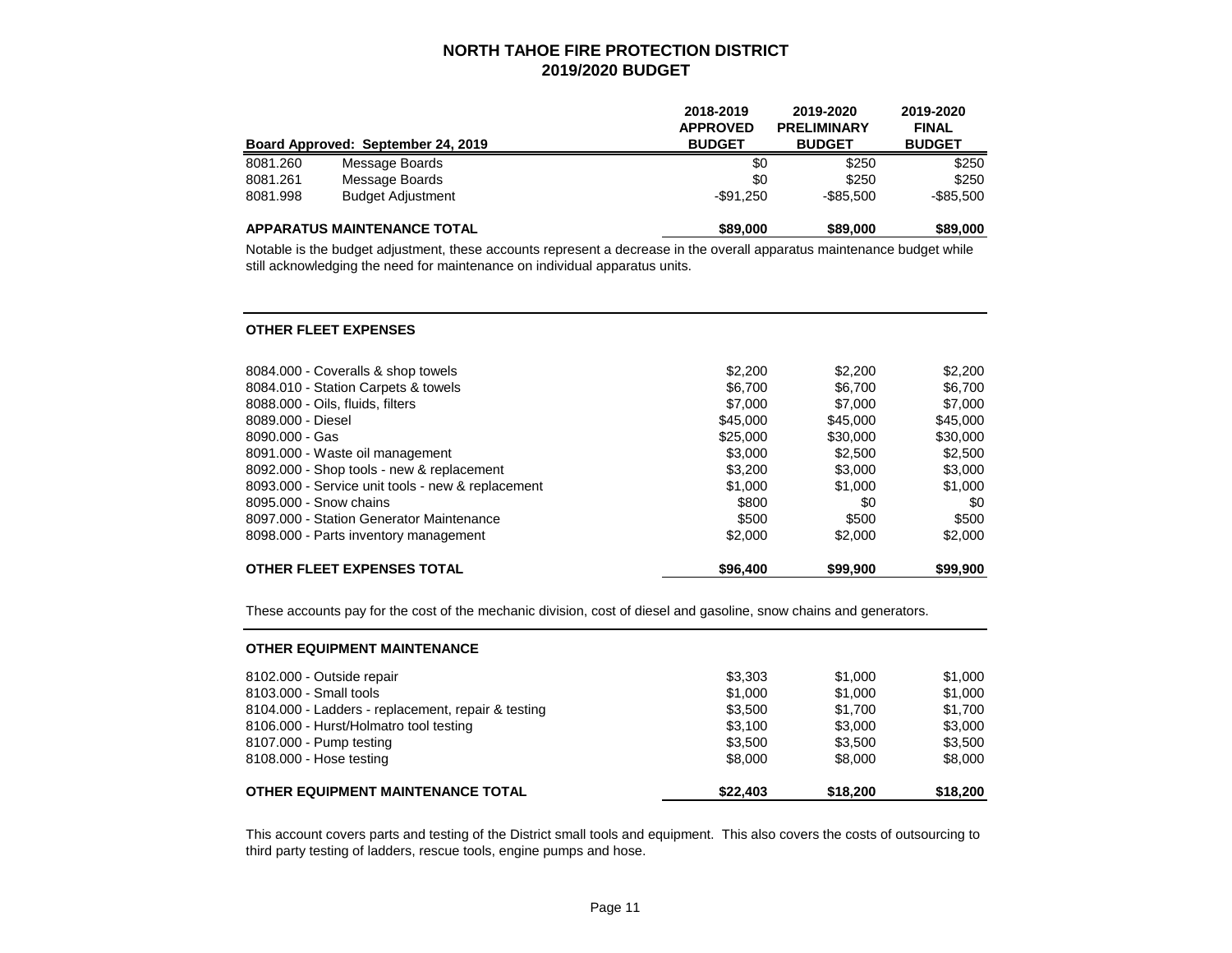|                                                           | 2018-2019<br><b>APPROVED</b> | 2019-2020<br><b>PRELIMINARY</b> | 2019-2020<br><b>FINAL</b> |
|-----------------------------------------------------------|------------------------------|---------------------------------|---------------------------|
| Board Approved: September 24, 2019                        | <b>BUDGET</b>                | <b>BUDGET</b>                   | <b>BUDGET</b>             |
| <b>SCBA MAINTENANCE</b>                                   |                              |                                 |                           |
| 8110.010 - SCBA Equipment Replacement                     | \$0                          | \$0                             | \$7,680                   |
| 8111.000 - Testing                                        | \$2,000                      | \$2,200                         | \$2,200                   |
| 8112.000 - SCBA parts & maintenance-New OSHA Requirements | \$4,500                      | \$5,000                         | \$5,000                   |
| 8112.010 - SCBA fit testing                               | \$1,100                      | \$1,100                         | \$1,100                   |
| 8113.000 - Compressor maintenance                         | \$3,500                      | \$3,500                         | \$3,500                   |
| 8114.000 - Personal alert devices & batteries             | \$350                        | \$350                           | \$350                     |
| <b>SCBA MAINTENANCE TOTAL</b>                             | \$11,450                     | \$12,150                        | \$19,830                  |
|                                                           |                              |                                 |                           |
| <b>TECHNICAL RESCUE EQUIPMENT</b>                         |                              |                                 |                           |
| 8121.020 Confined Space Rescue Equipment                  | \$1,700                      | \$1,500                         | \$1,500                   |
| 8121.040 Swift Water Rescue Equip                         | \$1,000                      | \$2,500                         | \$2,500                   |
| 8121.045 Rope Rescue                                      | \$12,000                     | \$11,000                        | \$11,000                  |
| 8121.052 Shore Zone Rescue                                | \$3,200                      | \$3,000                         | \$3,000                   |
| 8121.055 UTV / Back Country Rescue                        | \$2,000                      | \$2,000                         | \$2,000                   |
| 8121.065 Winter Rescue Program                            | \$2,000                      | \$3,800                         | \$3,800                   |
| <b>RESCUE EQUIPMENT TOTAL</b>                             | \$21,900                     | \$23,800                        | \$23,800                  |
| <b>ALPINE MEADOWS FIRE STATION</b>                        |                              |                                 |                           |
| 8125,000 Utilities                                        | \$5,500                      | \$5,500                         | \$5,500                   |
| 8126.010 Maintenance                                      | \$5,500                      | \$3,500                         | \$3,500                   |
| 8126.035 Heater maint contract                            | \$500                        | \$500                           | \$500                     |
| 8126.050 Exterminator                                     | \$500                        | \$550                           | \$550                     |
| 8126.070 Paint exterior/interior                          | \$3,500                      | \$0                             | \$0                       |
| 8126.112 Alarm System Monitoring                          | \$550                        | \$550                           | \$550                     |
| <b>ALPINE MEADOWS FIRE TOTAL</b>                          | \$16,050                     | \$10,600                        | \$10,600                  |

These accounts track the cost of utilities, repairs and maintenance of the Alpine Meadows fire station. This year's expenses are estimated and reimbursed from ASCWD in the 15 year agreement.

| <b>BUILDINGS &amp; GROUNDS MAINTENANCE</b>       |         |         |         |
|--------------------------------------------------|---------|---------|---------|
| 8131,000 - Snow removal contracts - all stations | \$8,000 | \$9,000 | \$9.000 |
| 8131.010 - Snow Removal Equipment                | \$0     | \$1,000 | \$3.000 |
| 8131.200 - Asphalt sealing - all stations        | \$9,000 | \$9,000 | \$9,000 |
| 8131.310 - Furniture - all stations              | \$3,000 | \$3,000 | \$3,000 |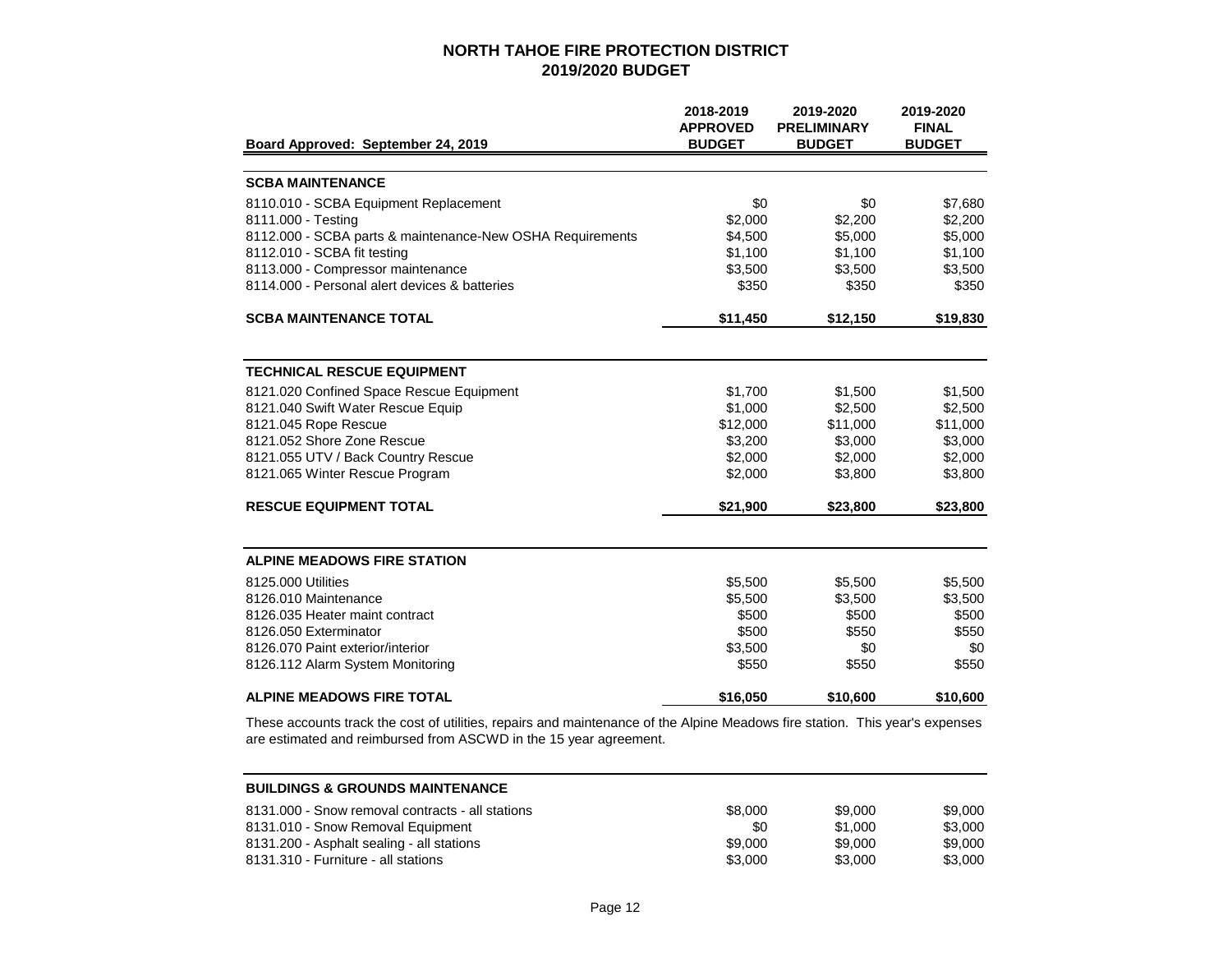|                                                       | 2018-2019<br><b>APPROVED</b> | 2019-2020<br><b>PRELIMINARY</b> | 2019-2020<br><b>FINAL</b> |
|-------------------------------------------------------|------------------------------|---------------------------------|---------------------------|
| Board Approved: September 24, 2019                    | <b>BUDGET</b>                | <b>BUDGET</b>                   | <b>BUDGET</b>             |
| 8131.315 - Repairs                                    | \$15,000                     | \$15,000                        | \$20,800                  |
| 8131.330 - Facilities Tool Allowance                  | \$1,000                      | \$2,000                         | \$2,000                   |
| 8131.335 - Facilities Maintenance Consumable Supplies | \$0                          | \$1,500                         | \$1,500                   |
| 8131.340 - Security Enhancements                      | \$5,000                      | \$3,000                         | \$3,000                   |
| All Stations Repairs & Maintenance Total              | \$41,000                     | \$43,500                        | \$51,300                  |
| 8132.000 - Station 51 - repairs & maintenance         |                              |                                 |                           |
| 8132.010 Maintenance                                  | \$19,500                     | \$18,000                        | \$19,700                  |
| 8132.020 Sprinkler test                               | \$2,750                      | \$2,750                         | \$2,750                   |
| 8132.050 Exterminator                                 | \$500                        | \$500                           | \$500                     |
| 8132.097 CA Elevator Permit                           | \$850                        | \$850                           | \$850                     |
| 8132.098 Placer APCD Generator Permit                 | \$300                        | \$550                           | \$550                     |
| 8132.099 Placer APCD Haz Mat Permit                   | \$1,350                      | \$1,350                         | \$1,350                   |
| 8132.105 Window Cleaning                              | \$1,000                      | \$1,100                         | \$1,100                   |
| 8132.112 Alarm Monitoring                             | \$500                        | \$500                           | \$900                     |
| 8132.113 Alarm service                                | \$500                        | \$500                           | \$500                     |
| 8132.115 HVAC service contract                        | \$8,500                      | \$10,000                        | \$10,000                  |
| 8132.120 Elevator service/inspection/testing          | \$1,800                      | \$2,750                         | \$2,750                   |
| <b>Station 51 Repairs &amp; Maintenance Total</b>     | \$37,550                     | \$38,850                        | \$40,950                  |
| 8133.000 - Station 52 - repairs & maintenance         |                              |                                 |                           |
| 8133.010 Maintenance                                  | \$12,500                     | \$15,000                        | \$15,000                  |
| 8133,050 Exterminator                                 | \$500                        | \$500                           | \$500                     |
| 8133.096 Placer APCD Fuel Permit                      | \$125                        | \$200                           | \$200                     |
| 8133.097 Placer APCD Vapor Test                       | \$450                        | \$500                           | \$500                     |
| 8133.098 Placer APCD Generator Permit                 | \$300                        | \$350                           | \$350                     |
| 8133.099 Placer APCD Haz Mat Permit                   | \$1,350                      | \$1,350                         | \$1,350                   |
| 8133.112 Alarm Monitoring                             | \$500                        | \$500                           | \$500                     |
| 8133.113 Fuel Pump Repairs                            | \$500                        | \$500                           | \$500                     |
| <b>Station 52 Repairs &amp; Maintenance Total</b>     | \$16,225                     | \$18,900                        | \$18,900                  |
| 8134.000 - Station 53 - repairs & maintenance         |                              |                                 |                           |
| 8134.010 Maintenance                                  | \$9,000                      | \$5,000                         | \$5,000                   |
| 8134.020 Sprinkler Test                               | \$350                        | \$650                           | \$650                     |
| 8134.050 Exterminator                                 | \$500                        | \$500                           | \$500                     |
| 8134.098 Placer APCD Generator Permit                 | \$300                        | \$550                           | \$550                     |
| 8134.112 Alarm Monitoring                             | \$500                        | \$500                           | \$500                     |
| <b>Station 53 Repairs &amp; Maintenance Total</b>     | \$10,650                     | \$7,200                         | \$7,200                   |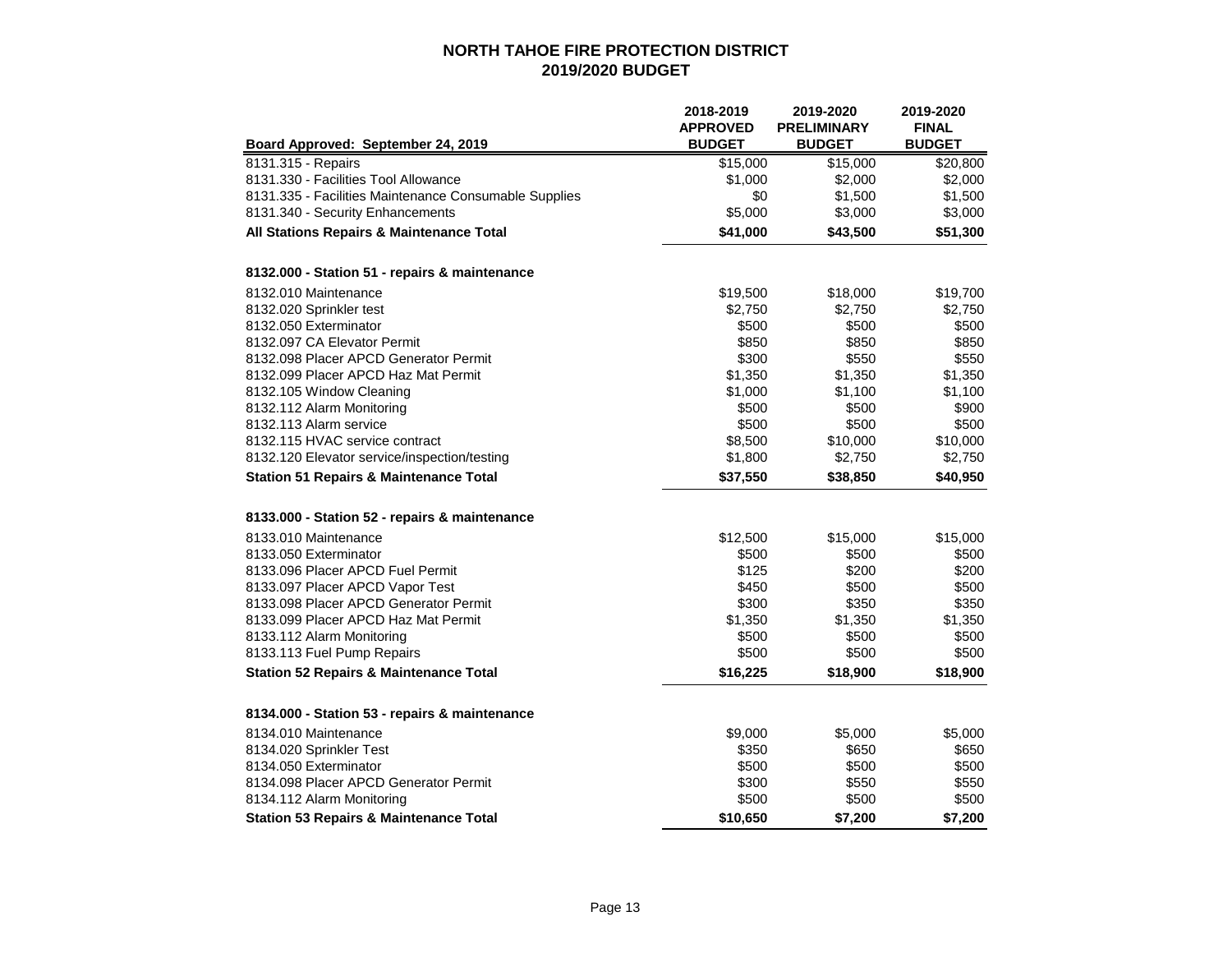|                                                       | 2018-2019       | 2019-2020          | 2019-2020     |
|-------------------------------------------------------|-----------------|--------------------|---------------|
|                                                       | <b>APPROVED</b> | <b>PRELIMINARY</b> | <b>FINAL</b>  |
| Board Approved: September 24, 2019                    | <b>BUDGET</b>   | <b>BUDGET</b>      | <b>BUDGET</b> |
|                                                       |                 |                    |               |
| 8135.000 - Station 54 - repairs & maintenance         |                 |                    |               |
| 8135.010 Maintenance                                  | \$25,000        | \$4,000            | \$4,000       |
| 8135.020 Sprinkler Test                               | \$275           | \$275              | \$275         |
| 8135.050 Exterminator                                 | \$500           | \$500              | \$500         |
| 8135.085 Window / Door Replacement                    | \$0             | \$0                | \$6,000       |
| 8135.098 Placer APCD Generator Permit                 | \$300           | \$350              | \$350         |
| 8135.099 Placer APCD Haz Mat Permit                   | \$1,250         | \$1,250            | \$1,250       |
| 8135.112 Alarm Monitoring                             | \$500           | \$500              | \$500         |
| <b>Station 54 Repairs &amp; Maintenance Total</b>     | \$27,825        | \$6,875            | \$12,875      |
| 8136.000 - Station 55 - repairs & maintenance         |                 |                    |               |
| 8136.010 Maintenance                                  | \$5,000         | \$5,000            | \$5,000       |
| 8136.050 Exterminator                                 | \$500           | \$500              | \$500         |
| 8136.098 Placer APCD Generator Permit                 | \$300           | \$350              | \$350         |
| 8136.112 Alarm System Monitoring                      | \$500           | \$500              | \$500         |
|                                                       | \$6,300         |                    |               |
| <b>Station 55 Repairs &amp; Maintenance Total</b>     |                 | \$6,350            | \$6,350       |
| 8137.010 - Airport Storage                            | \$2,602         | \$2,703            | \$2,673       |
| 8139.000 - All Station Maint & Furniture Adj          | \$0             | \$0                | \$0           |
| 8140.020 - ARB Permits (3yr cycle - permits chippers) | \$0             | \$0                | \$0           |
| <b>BUILDINGS &amp; GROUNDS MAINTENANCE TOTAL</b>      | \$142,152       | \$124,378          | \$140,248     |
| <b>EMS PROGRAM</b>                                    |                 |                    |               |
| 8153.000 - Disposable supplies                        | \$50,000        | \$60,000           | \$60,000      |
| 8153.010 - Medications                                | \$13,000        | \$13,507           | \$13,507      |
| 8154.000 - Equipment replacement                      | \$7,000         | \$14,746           | \$14,746      |
| 8154.010 - AED                                        | \$6,000         | \$6,234            | \$6,234       |
| 8154.020 - Evacuation Chairs                          | \$7,350         | \$0                | \$0           |
| 8154.025 - Narcotic Vaults                            | \$0             | \$0                | \$14,109      |
| 8155.020 Gurney PM                                    | \$5,600         | \$6,223            | \$6,223       |
| 8155.030 Zoll (monitors PM)                           | \$3,455         | \$3,590            | \$3,590       |
| 8156.000 - Oxygen gas                                 | \$2,000         | \$2,078            | \$2,078       |
| 8158.000 - EPCR service fees/RMS                      | \$4,483         | \$4,483            | \$4,483       |
| 8159.000 - IFT expenses                               | \$5,000         | \$5,195            | \$5,195       |
| 8160.000 - SSV contract                               | \$2,000         |                    | \$2,078       |
| 8161.000 - Billing fees                               |                 | \$2,078            |               |
| 8161.010 - Metro Fire GEMT admin fee                  | \$72,000        | \$69,300           | \$69,300      |
|                                                       | \$2,500         | \$2,598            | \$2,598       |
| <b>EMS PROGRAM TOTAL</b>                              | \$180,388       | \$190,032          | \$204,141     |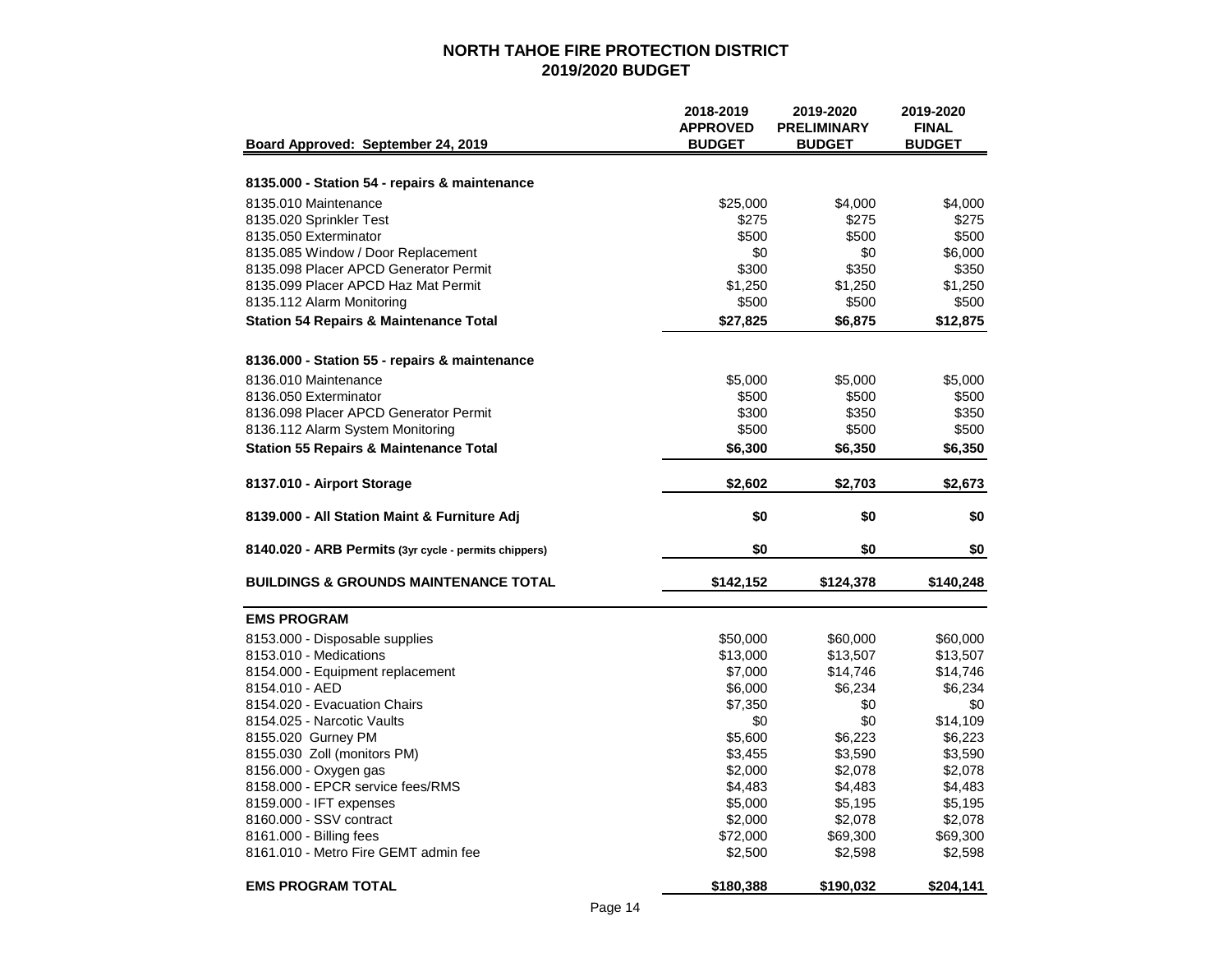|                                              | 2018-2019<br><b>APPROVED</b> | 2019-2020<br><b>PRELIMINARY</b> | 2019-2020<br><b>FINAL</b> |
|----------------------------------------------|------------------------------|---------------------------------|---------------------------|
| Board Approved: September 24, 2019           | <b>BUDGET</b>                | <b>BUDGET</b>                   | <b>BUDGET</b>             |
| <b>SUBSCRIPTIONS &amp; MEMBERSHIPS</b>       |                              |                                 |                           |
| 8181.000 - Publications                      | \$250                        | \$250                           | \$250                     |
| 8182.000 - Memberships                       | \$8,800                      | \$10,000                        | \$10,000                  |
| 8183,000 - CSFA dues                         | \$6,000                      | \$6,000                         | \$6,000                   |
| <b>SUBSCRIPTIONS &amp; MEMBERSHIPS TOTAL</b> | \$15,050                     | \$16,250                        | \$16,250                  |
| <b>OFFICE SUPPLIES</b>                       |                              |                                 |                           |
| 8186.000 - Copier lease                      | \$8,000                      | \$8.166                         | \$8,124                   |
| 8187.000 - Disposable supplies               | \$13,000                     | \$13,000                        | \$13,000                  |
| 8189.000 - Postage & shipping                | \$2,500                      | \$2,500                         | \$2,500                   |
| 8193.000 - Checks, tax forms, e-filing       | \$400                        | \$400                           | \$400                     |
| 8193.010 - Bank fees                         | \$500                        | \$500                           | \$500                     |
| <b>OFFICE SUPPLIES TOTAL</b>                 | \$24,400                     | \$24,566                        | \$24,524                  |
| <b>BOARD EXPENSES</b>                        |                              |                                 |                           |
| 8201.000 - Medical insurance                 | \$85,000                     | \$90,996                        | \$91,925                  |
| 8202.000 - Meeting fees                      | \$6,375                      | \$4,467                         | \$4,467                   |
| 8202.020 - Board Member uniforms             | \$1,250                      | \$1.250                         | \$1,250                   |
| 8205.000 - Awards ceremony                   | \$8,000                      | \$8,400                         | \$9,000                   |
| 8208.000 - Election expenses                 | \$2,500                      | \$2,500                         | \$2,500                   |
| <b>BOARD EXPENSES TOTAL</b>                  | \$103,125                    | \$107,613                       | \$109,142                 |

These accounts contain all costs associated with the District Board of Directors, including the cost of Board member medical insurance, meetings and uniforms. In addition the District's employee awards ceremony is accounted for here.

| <b>PROFESSIONAL EXPENSES</b>         |           |           |           |
|--------------------------------------|-----------|-----------|-----------|
| 8211.010 - Annual audit              | \$30,000  | \$30,000  | \$30,000  |
| 8211.020 - OPEB Valuation            | \$2,000   | \$4.600   | \$4.140   |
| 8211.030 - Professional Services     | \$40,000  | \$40,000  | \$40,000  |
| 8211.040 - Payroll Services          | \$5,000   | \$7,500   | \$1,500   |
| 8211.050 - Accounts Payable Services | \$4,050   | \$0       | \$0       |
| 8211.080 - Prevention Consultant     | \$4,000   | \$4.000   | \$4,000   |
| 8213.000 - Legal fees                | \$60,000  | \$60,000  | \$60,000  |
| <b>PROFESSIONAL EXPENSES TOTAL</b>   | \$145,050 | \$146,100 | \$139,640 |

These accounts includes the cost of the annual audit and the bi-annual valuation of the District's OPEB liability. Also included are fees to outsource Payroll and Accounts Payable, monies for the Prevention consultant, and other professional services. Legal fees include the contract with Porter/Simon and the hourly contract for labor issues with Dan Coyle.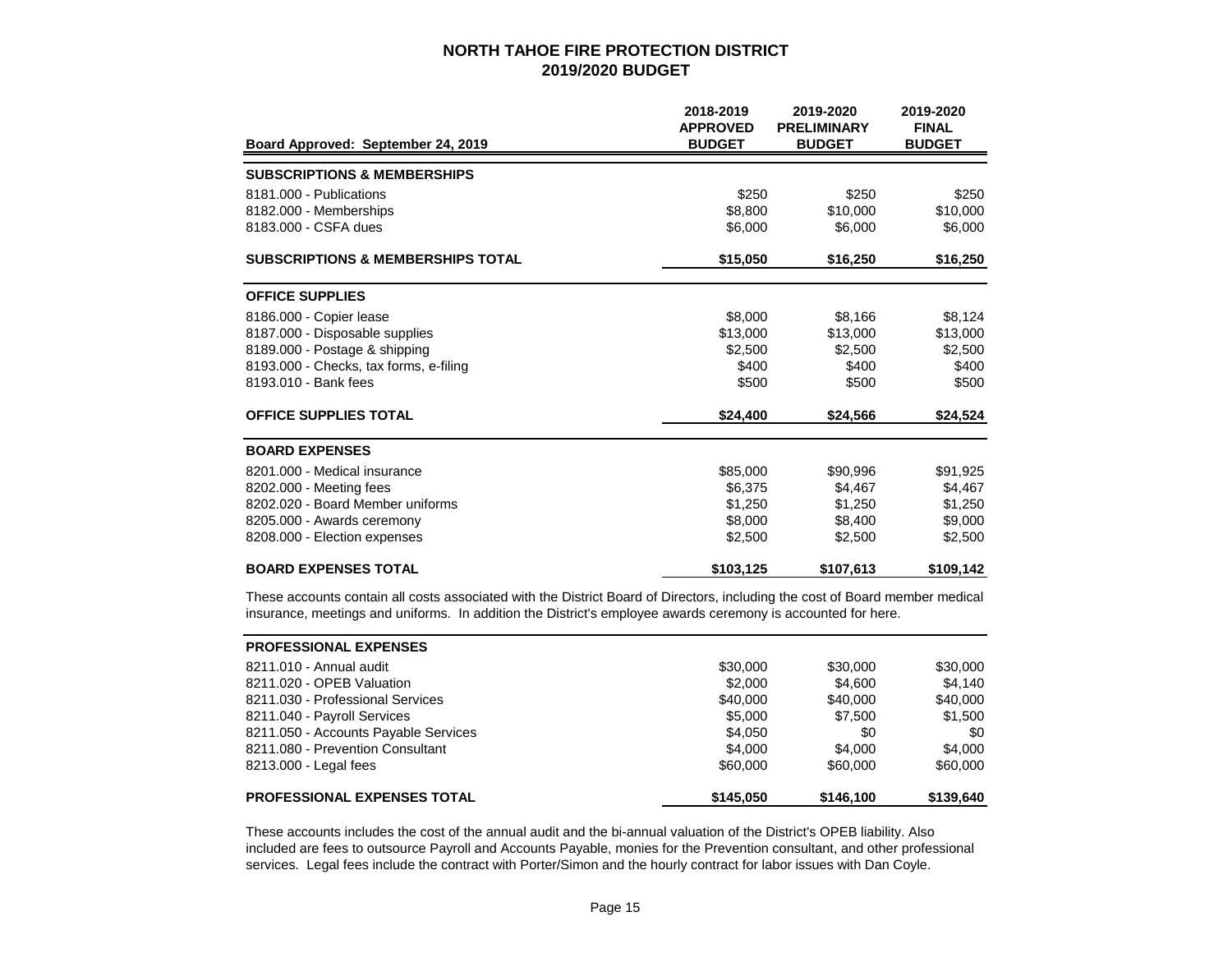| Board Approved: September 24, 2019         | 2018-2019<br><b>APPROVED</b><br><b>BUDGET</b> | 2019-2020<br><b>PRELIMINARY</b><br><b>BUDGET</b> | 2019-2020<br><b>FINAL</b><br><b>BUDGET</b> |
|--------------------------------------------|-----------------------------------------------|--------------------------------------------------|--------------------------------------------|
| <b>OTHER SERVICES</b>                      |                                               |                                                  |                                            |
| 8216.000 - AB-2838.000 - LAFCO             | \$7,000                                       | \$7,000                                          | \$7,894                                    |
| 8217.000 - Legislative advocacy/grants     | \$12,000                                      | \$12,000                                         | \$12,000                                   |
| 8219.000 - Grass Valley Dispatch           | \$138,679                                     | \$145,613                                        | \$145,613                                  |
| 8220.038 - Mitigation Fee Update (AB-1600) | \$15,000                                      | \$0                                              | \$0                                        |
| 8220.070 - Contractual Services            | \$40,000                                      | \$40,000                                         | \$40,000                                   |
| 8220.080 - Wetland Monitoring STN 51       | \$2,500                                       | \$2,500                                          | \$2,500                                    |
| 8221,000 - SB-2557 & tax collection fee    | \$140,000                                     | \$144.705                                        | \$145.547                                  |
| 8222.000 - Outside Services                | \$17,500                                      | \$15,000                                         | \$15,000                                   |
| <b>OTHER SERVICES TOTAL</b>                | \$372,679                                     | \$366,818                                        | \$368,554                                  |

LAFCO charges are computed based on budget size and are non-negotiable.

The contract for legislative advocacy and grant procurement is with Sustainable Community Advocates.

The Placer County Fee to collect the property taxes, special tax and benefit assessment are non-negotiable.

The District has contracted with Grass Valley Dispatch to perform dispatch services.

| <b>PUBLICATIONS &amp; NOTICES</b>                                               |                      |                      |                      |
|---------------------------------------------------------------------------------|----------------------|----------------------|----------------------|
| 8224.000 - Legal notices/advertisements                                         | \$4.500              | \$2,500              | \$2,500              |
| <b>PUBLICATIONS &amp; NOTICES TOTAL</b>                                         | \$4,500              | \$2,500              | \$2,500              |
| <b>TRAVEL &amp; MEETINGS</b>                                                    |                      |                      |                      |
| 8227.000 - Travel & meetings & workshops<br>8227.100 - District Hosted Meetings | \$15,000<br>\$10,000 | \$10,000<br>\$10,000 | \$10,000<br>\$10,000 |
| <b>TRAVEL &amp; MEETINGS TOTAL</b>                                              | \$25,000             | \$20,000             | \$20,000             |

These funds account for the cost of District hosted meetings at any station and meals provided at fires and incidents and strike teams as well as expenses associated with travel and meetings at other locations and including a contingency for unanticipated travel.

| <b>HAZ-MAT</b>                             |         |         |         |
|--------------------------------------------|---------|---------|---------|
| 8231,000 - Disposable supplies             | \$1,000 | \$1.500 | \$1,500 |
| 8234.000 - Equipment repairs & replacement | \$3,000 | \$3.500 | \$3,500 |
| <b>HAZ-MAT TOTAL</b>                       | \$4,000 | \$5,000 | \$5,000 |

This accounts for the costs associated with the District's Hazardous Material program. The budget includes the annual calibration of sensors in the gas detectors and the replacement of disposable supplies if used at an incident.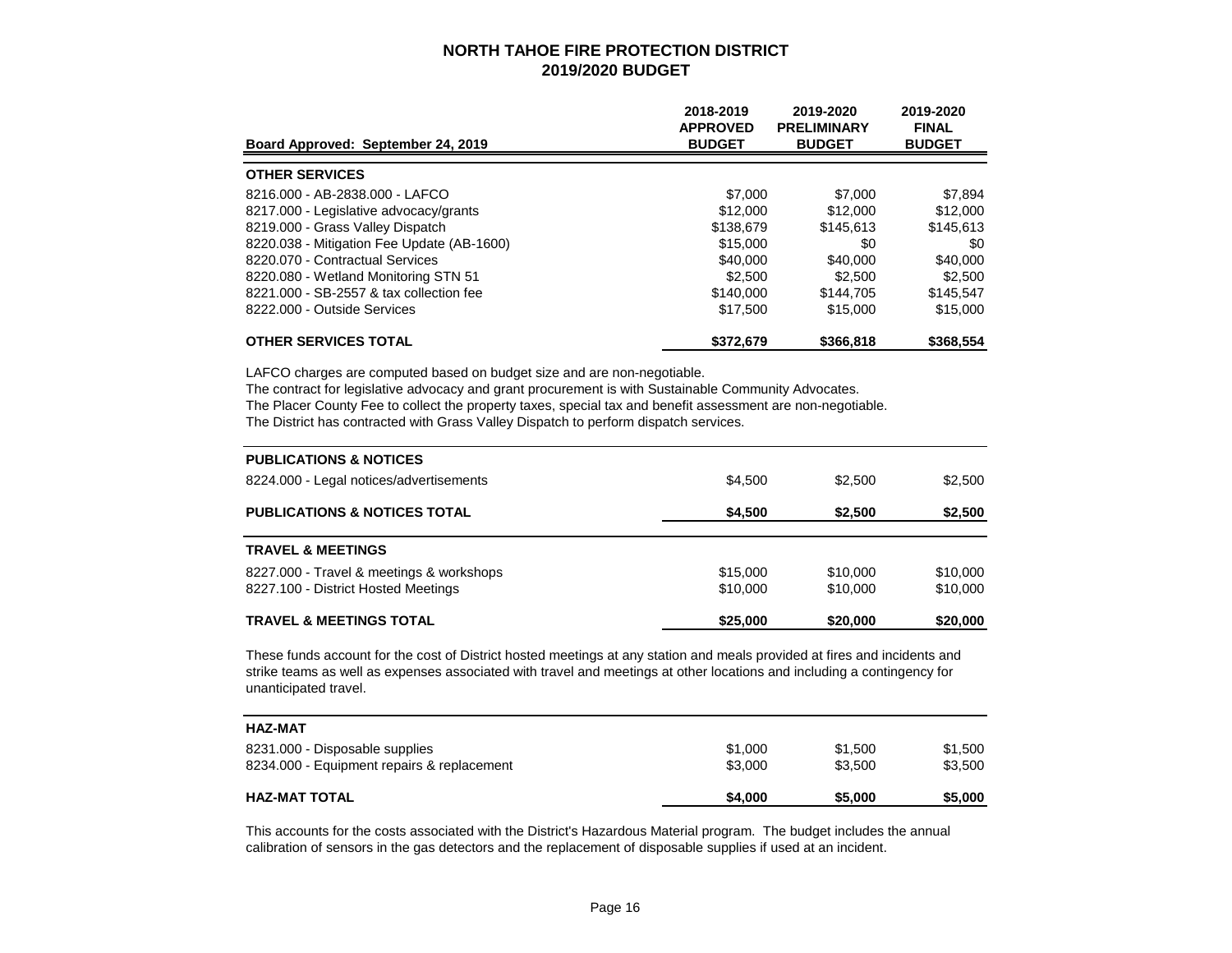| Board Approved: September 24, 2019           | 2018-2019<br><b>APPROVED</b><br><b>BUDGET</b> | 2019-2020<br><b>PRELIMINARY</b><br><b>BUDGET</b> | 2019-2020<br><b>FINAL</b><br><b>BUDGET</b> |
|----------------------------------------------|-----------------------------------------------|--------------------------------------------------|--------------------------------------------|
|                                              |                                               |                                                  |                                            |
| <b>SPECIAL DISTRICT EXPENSES</b>             |                                               |                                                  |                                            |
| 8241.000 - Goodwill                          | \$1,500                                       | \$500                                            | \$500                                      |
| 8243.000 - Photos & inventory tags, ID cards | \$1,000                                       | \$1,000                                          | \$1,000                                    |
| 8244.010 - Pictures                          | \$1,000                                       | \$1,000                                          | \$1,000                                    |
| <b>SPECIAL DISTRICT EXPENSES TOTAL</b>       | \$3,500                                       | \$2,500                                          | \$2,500                                    |
| <b>HYDRANTS</b>                              |                                               |                                                  |                                            |
| 8253.000 - Supplies/Maintenance              | \$5,000                                       | \$5,000                                          | \$5,000                                    |
| <b>HYDRANTS TOTAL</b>                        | \$5,000                                       | \$5,000                                          | \$5,000                                    |
| <b>SUPPRESSION</b>                           |                                               |                                                  |                                            |
| 8256.000 - Wildland equipment/foam/tools     | \$10,000                                      | \$12,000                                         | \$12,000                                   |
| 8257.000 - Structure equipment/hose/tools    | \$18,000                                      | \$20,000                                         | \$20,000                                   |
| 8258.000 - Strike Team expenses              | \$610,000                                     | \$610,000                                        | \$210,000                                  |
| 8258.010 - Incident Rehab (meals/logistics)  | \$1,000                                       | \$1,500                                          | \$1,500                                    |
| 8258.020 - Air Operations                    | \$10,400                                      | \$12,500                                         | \$13,000                                   |
| <b>SUPPRESSION TOTAL</b>                     | \$649,400                                     | \$656,000                                        | \$256,500                                  |
| <b>UTILITIES</b>                             |                                               |                                                  |                                            |
| 8261.000 - Natural gas                       | \$30,000                                      | \$30,000                                         | \$30,000                                   |
| 8262.000 - Electricity                       | \$37,000                                      | \$37,000                                         | \$37,000                                   |
| 8263,000 - Sewer & water                     | \$23,000                                      | \$23,000                                         | \$23,000                                   |
| 8264.000 - Garbage                           | \$1,000                                       | \$1,000                                          | \$6,543                                    |
| 8265.000 - Phones & computer lines           | \$30,000                                      | \$36,000                                         | \$36,000                                   |
| <b>UTILITIES TOTAL</b>                       | \$121,000                                     | \$127,000                                        | \$132,543                                  |

These accounts cover the cost of utilities for all stations including natural gas, electricity, sewer and water, garbage collection, land line phone and computer lines.

| <b>FIRE PREVENTION</b>                          |         |          |          |
|-------------------------------------------------|---------|----------|----------|
| 8281.000 - Third Party Plan Check               | \$1.500 | \$1,500  | \$30,000 |
| 8282.000 - Codes & subscriptions                | \$1.500 | \$1,500  | \$1.500  |
| 8282.020 - Buellton Fire Prevention Institute   | \$3.500 | \$3.500  | \$3.500  |
| 8283,000 - Public Education                     | \$0     | \$1,000  | \$1,000  |
| 8284.000 - Alpine Meadows Fire Fuels Management | \$5.465 | \$10,000 | \$5.055  |
| 8285.000 - Forms & supplies                     | \$250   | \$800    | \$800    |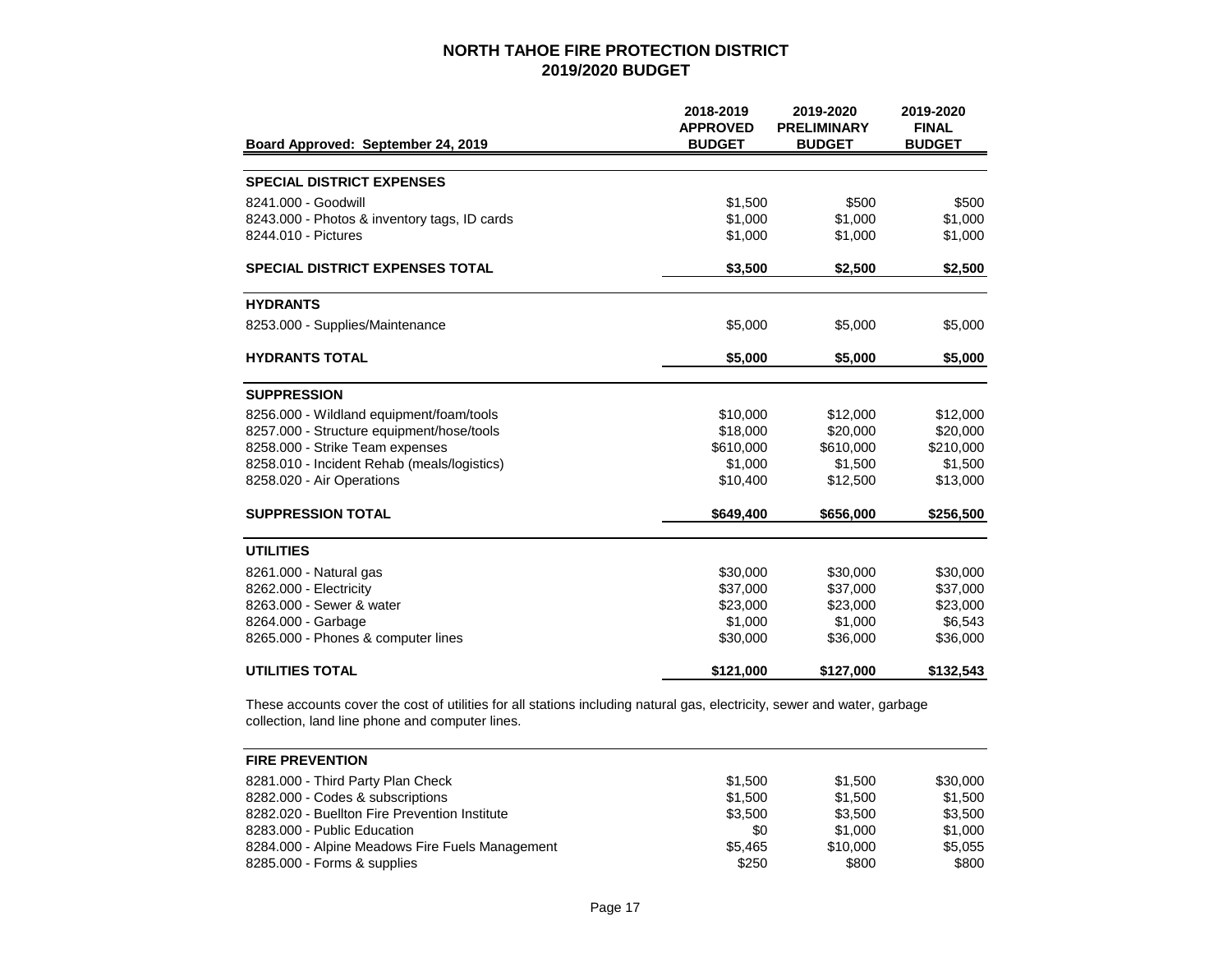|                                                        | 2018-2019       | 2019-2020          | 2019-2020     |
|--------------------------------------------------------|-----------------|--------------------|---------------|
|                                                        | <b>APPROVED</b> | <b>PRELIMINARY</b> | <b>FINAL</b>  |
| Board Approved: September 24, 2019                     | <b>BUDGET</b>   | <b>BUDGET</b>      | <b>BUDGET</b> |
| 8286.000 - Photography                                 | \$200           | \$0                | \$0           |
| 8287.010 - Investigation Supplies                      | \$1,500         | \$1,000            | \$1,000       |
| 8288.000 - Associations                                | \$1,200         | \$500              | \$500         |
| 8288.010 - Water Flow Test Kit                         | \$500           | \$200              | \$200         |
| <b>FIRE PREVENTION TOTAL</b>                           | \$15,615        | \$20,000           | \$43,555      |
| <b>GRANTS</b>                                          |                 |                    |               |
| 8293.001- SNPLMA R15 - Hazardous Fuels                 | \$0             | \$225,000          | \$225,000     |
| 8293.016 - SNPLMA R16 - Fire Adapted Communities (FAC) | \$260,333       | \$237,928          | \$234,302     |
| 8293.017 - SNPLMA R16 - PTEIR - BLM                    | \$153,526       | \$45,000           | \$18,020      |
| 8294.014 - FEMA Fuel reduction                         | \$150,000       | \$171,000          | \$171,031     |
| 8294.015 - SNPLMA R16 - PTEIR - CTC                    | \$27,220        | \$0                | \$0           |
| 8294.017 - SNPLMA R16 - CTC Hazardous Fuels            | \$49,000        | \$3,000            | \$4,505       |
| 8295.001 - Tourism Master Plan Grant - Message Boards  | \$48,328        | \$3,300            | \$3,000       |
| <b>GRANTS TOTAL</b>                                    | \$688,407       | \$685,228          | \$655,858     |
| <b>TRAINING AND SAFETY</b>                             |                 |                    |               |
| 8301.020 - Line Safety Staff Development               | \$26,000        | \$28,000           | \$28,000      |
| 8301.040 - Chief Officer Development                   | \$8,000         | \$8,000            | \$8,000       |
| 8301.060 - Administrative Development                  | \$10,000        | \$7,000            | \$7,000       |
| 8301.080 - Executive Officer Development               | \$2,000         | \$1,200            | \$1,200       |
| 8302.020 - Prevention Development                      | \$10,000        | \$7,000            | \$7,000       |
| 8302.080 - Training Officer Development                | \$1,000         | \$1,200            | \$1,200       |
| 8303.020 - Mechanic Development                        | \$2,000         | \$2,000            | \$2,000       |
| 8303.040 - Specialty Staff (Tech, Haz Mat, SCBA, GIS.) | \$20,000        | \$20,000           | \$20,000      |
| 8304.020 - Part-Time FF Development                    | \$250           | \$100              | \$100         |
| 8304.040 - Board Member Development                    | \$3,000         | \$2,000            | \$2,000       |
| 8305.010 - Training Subscriptions                      | \$0             | \$2,755            | \$2,755       |
| 8305.020 - Training Materials                          | \$8,000         | \$8,000            | \$8,000       |
| 8305.030 - Training Facility (Burn bldg, Conf Ctr)     | \$10,000        | \$10,000           | \$10,000      |
| 8305.040 - Recruitment expenses-FF/Cap/BC Test         | \$9,000         | \$8,000            | \$8,000       |
| 8305.070 - Full-Time Medic / EMT CE's                  | \$26,700        | \$26,700           | \$27,000      |
| <b>TRAINING AND SAFETY TOTAL</b>                       | \$135,950       | \$131,955          | \$132,255     |
| <b>OTHER SPECIAL TRAINING</b>                          |                 |                    |               |
| 8311.020 - EMS License and Certificate Fees            | \$4,000         | \$4,000            | \$4,000       |
| 8311.025 - EMS Education                               | \$0             | \$6,500            | \$6,500       |
| 8311.040 - DMV license and Certificate Fees            | \$1,000         | \$1,000            | \$1,000       |
| 8311.060 - Physicals (DMV, RTW, Pre-Emp)               | \$8,000         | \$4,000            | \$4,000       |
| 8312.020 - Fitness Equip Maint & Repairs               | \$1,050         | \$1,050            | \$1,050       |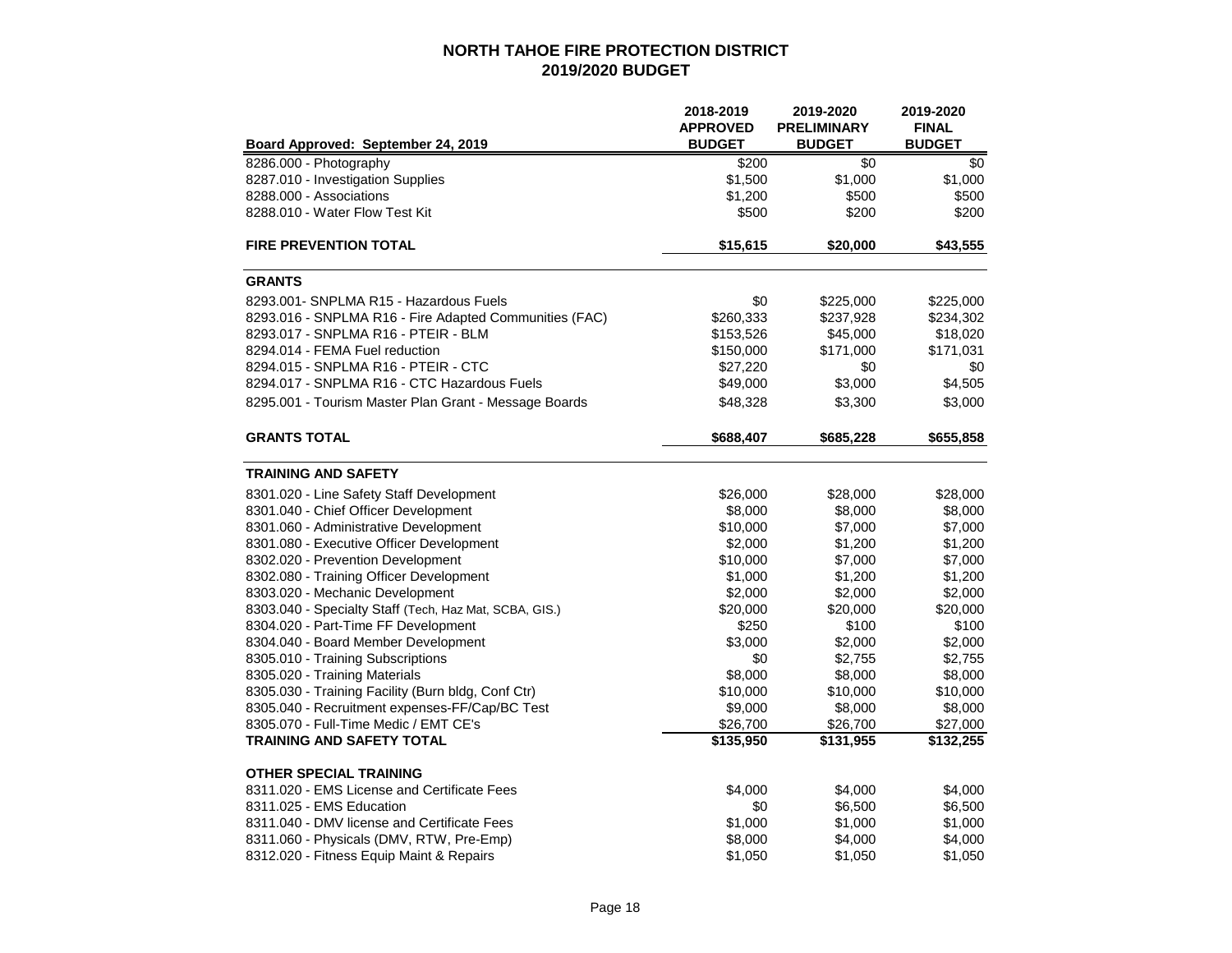| Board Approved: September 24, 2019     | 2018-2019<br><b>APPROVED</b><br><b>BUDGET</b> | 2019-2020<br><b>PRELIMINARY</b><br><b>BUDGET</b> | 2019-2020<br><b>FINAL</b><br><b>BUDGET</b> |
|----------------------------------------|-----------------------------------------------|--------------------------------------------------|--------------------------------------------|
| 8312.040 - Fitness Equip Replacement   | \$6,000                                       | \$5,000                                          | \$5,000                                    |
| 8313.040 - Wellness Program            | \$24,000                                      | \$23,000                                         | \$23,000                                   |
| 8313.080 - Safety equipment & supplies | \$4.500                                       | \$3.500                                          | \$3,500                                    |
| <b>OTHER SPECIAL TRAINING TOTAL</b>    | \$48,550                                      | \$48,050                                         | \$48.050                                   |
| <b>TRAINING TOTAL</b>                  | \$184,500                                     | \$180,005                                        | \$180,305                                  |

The District training program is multi-faceted and has numerous objectives for the coming year. This includes hosting or sending employees to classes necessary to meet career development objectives, conducting spring and fall driver/operator classes, an ambulance and utility driver class for new fire fighters, continued staff training for safety and injury prevention and hosting the requisite mandated training for CPR, Haz Mat, Blood borne Pathogens, TB, PFT, fit testing, HIPAA and other Cal-OSHA mandates.

Also this accounts for the contract with an outside vendor to manage the mandated blood borne pathogen program records, safety equipment and supplies, turn-out laundering, mandated DMV physicals for commercial Class "B" drivers and preemployment physicals.

The District will provide training to the Administrative staff. Board members will continue to attend classes to enhance their positions.

| <b>FIRE SUPPRESSION ASSESSMENT</b>        |           |           |           |
|-------------------------------------------|-----------|-----------|-----------|
| 8315.010 - Biomass Removal/Transportation | \$10,000  | \$10,000  | \$10,000  |
| 8317.000 - Red Flag staffing              | \$0       | \$0       | \$0       |
| 8318.000 - Handcrew/Chipping              | \$90,000  | \$90,000  | \$90,000  |
| 8319.095 - Forest Fuels program supplies  | \$2,500   | \$2,500   | \$2,500   |
| 8320.030 - Pub Ed Supplies/Advertising    | \$3,000   | \$3.725   | \$3,725   |
| 8327,000 - PIO                            | \$26,075  | \$4.700   | \$4.700   |
| 8327.010 - CERT / CEIT                    | \$5,000   | \$6.500   | \$6.501   |
| <b>FIRE SUPRESSION ASSESSMENT TOTAL</b>   | \$136,575 | \$117,425 | \$117,426 |

As a result of the voter approved Fire Suppression Assessment the District has embarked on fire suppression, prevention activities and CERT (Citizen Emergency Response Team).

| 8999.100 - UNALLOCATED ACCOUNT TOTAL | \$0          | \$0          | \$0          |
|--------------------------------------|--------------|--------------|--------------|
| <b>TOTAL PROGRAMS AND SERVICES</b>   | \$3,546,027  | \$3,569,944  | \$3,202,156  |
| <b>TOTAL OPERATING EXPENSES</b>      | \$15,537,610 | \$15,774,167 | \$15,309,624 |